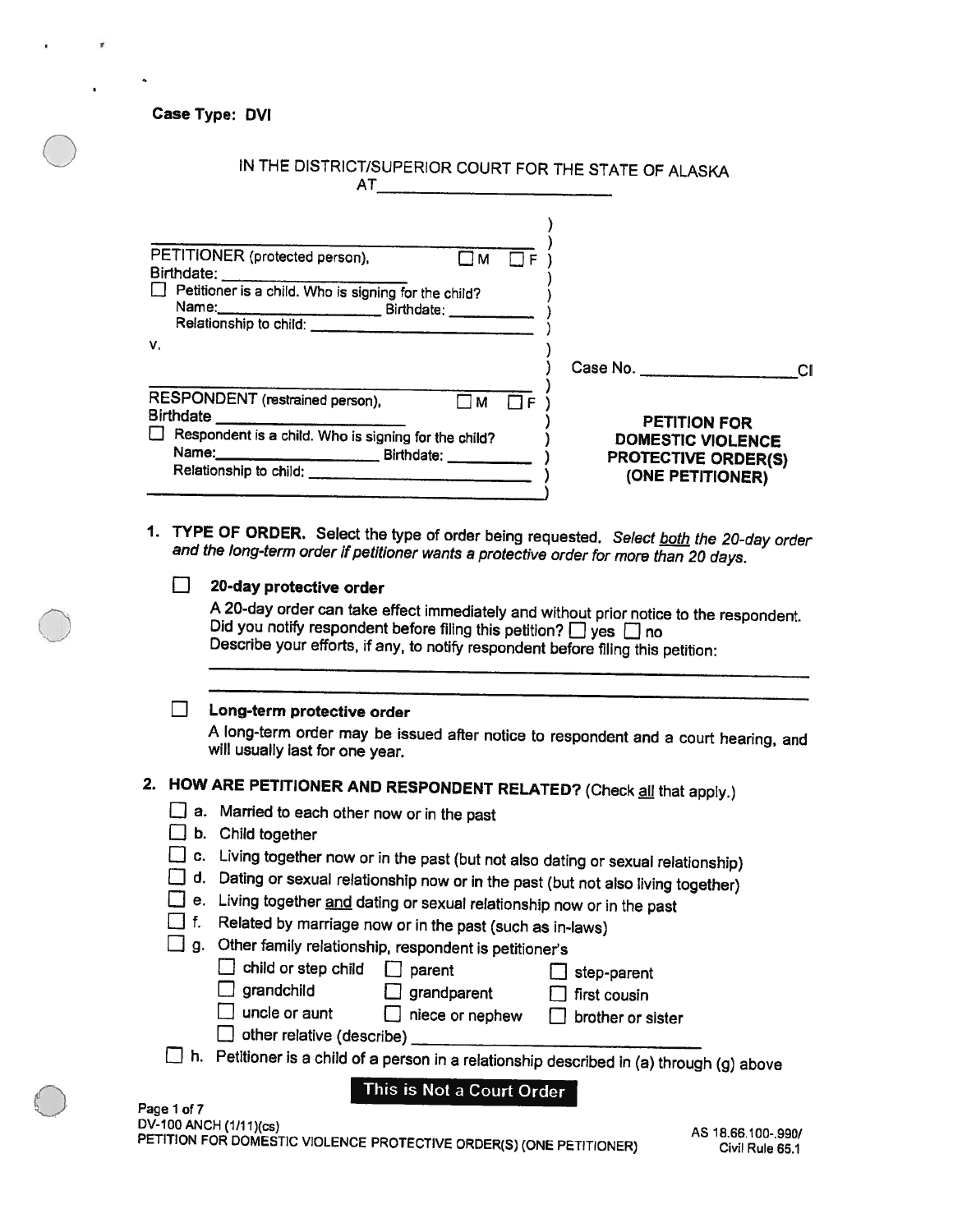- 3. Are there children in petitioner's household?  $\Box$  yes  $\Box$  no
- 4. DESCRIBE THE DOMESTIC VIOLENCE. Attach additional pages if necessary.
	- a. Describe what happened and when it happened. Please be specific.

|    | b. Was a weapon involved? | $\Box$ yes | $\Box$ no (If yes, describe.)                                                                                                                 |
|----|---------------------------|------------|-----------------------------------------------------------------------------------------------------------------------------------------------|
|    | c. Was anyone injured?    | $\Box$ yes | $\Box$ no (If yes, describe.)                                                                                                                 |
|    |                           |            |                                                                                                                                               |
| d. |                           |            | Has respondent been involved in other instances of domestic violence with petitioner or anyone else? $\Box$ yes $\Box$ no (if yes, describe.) |
|    |                           |            |                                                                                                                                               |
|    |                           |            |                                                                                                                                               |
|    |                           |            |                                                                                                                                               |
|    |                           |            |                                                                                                                                               |

Dy-I 00 ANCH (1111 )(cs) AS 18.66.100-990) PETITION FOR DOMESTIC VIOLENCE PROTECTIVE ORDER(S) (ONE PETITIONER) Civil Rule 65.1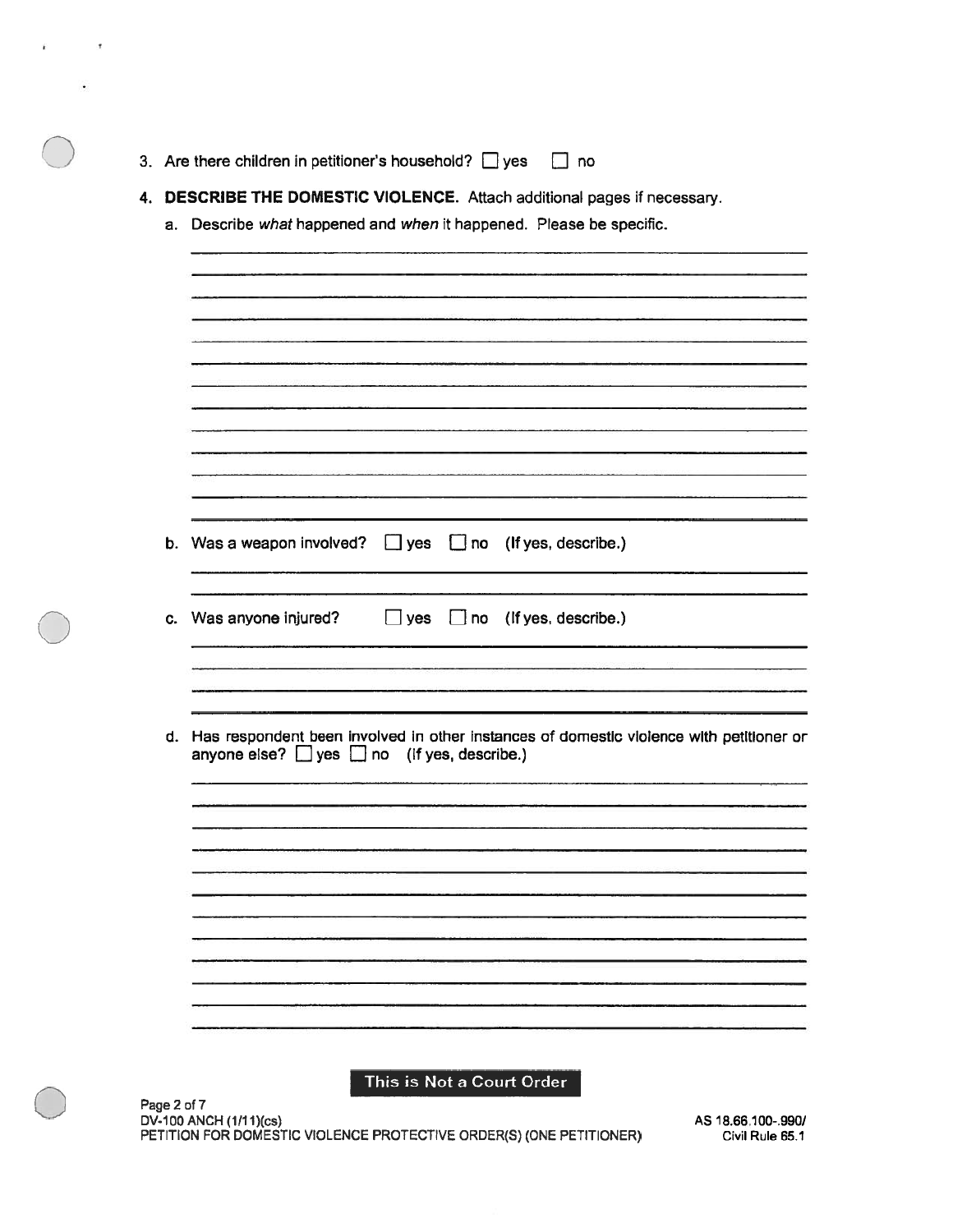#### 5. PROTECTIONS REQUESTED. (Check all that apply.)

 $\sim$ 

- $\boxtimes$  a. Respondent not to threaten or commit acts of domestic violence, stalking, or harassment.
- LI b. Respondent not to telephone, contact, or communicate In any other way. directly or indirectly, with petitioner. Exceptions where it would be safe for the respondent to contact petitioner:  $\Box$  no exceptions  $\Box$  by email to

| $\Box$ through an attorney $\Box$ by telephone to $\Box$ |                                                             |
|----------------------------------------------------------|-------------------------------------------------------------|
|                                                          | $\Box$ through a third person (such as a grandparent) named |
| $\vert \ \vert$ other                                    |                                                             |

 $\Box$  c. Respondent to leave and stay away from petitioner's residence. Is this also respondent's home?  $\Box$  yes  $\Box$  no

 $\Box$  d. Respondent to stay away from and not telephone or contact the following locations:<br>Place of the street Address **Platance to Stay A** 

|    | TECTIONS REQUESTED. (Check all that apply.)                                                                                                                                                                                         |
|----|-------------------------------------------------------------------------------------------------------------------------------------------------------------------------------------------------------------------------------------|
|    | Respondent not to threaten or commit acts of domestic violence, stalking, or<br>harassment.                                                                                                                                         |
| L. | Respondent not to telephone, contact, or communicate in any other way, directly or<br>indirectly, with petitioner. Exceptions where it would be safe for the respondent to<br>contact petitioner:                                   |
|    | no exceptions and by email to the contract of the contract of the contract of the contract of the contract of the contract of the contract of the contract of the contract of the contract of the contract of the contract of       |
|    | □ through an attorney □ by telephone to <u>weed and the contract of the set of the set of the set of the set of the set of the set of the set of the set of the set of the set of the set of the set of the set of the set of t</u> |
|    | through a third person (such as a grandparent) named __________________________                                                                                                                                                     |
|    |                                                                                                                                                                                                                                     |
|    | Respondent to leave and stay away from petitioner's residence. Is this also<br>respondent's home? $\Box$ yes $\Box$ no                                                                                                              |
|    | Respondent to stay away from and not telephone or contact the following locations:                                                                                                                                                  |
|    | Place<br><b>Street Address</b><br><b>Distance to Stay Away</b>                                                                                                                                                                      |
|    | Petitioner's school<br>$\vert \cdot \vert$ ft. $\vert \cdot \vert$ mi.                                                                                                                                                              |
|    | Children's school<br>ft. $\Box$ mi.                                                                                                                                                                                                 |
|    | $\Box$ Petitioner's job                                                                                                                                                                                                             |
|    | ft.     mi.                                                                                                                                                                                                                         |
|    |                                                                                                                                                                                                                                     |
|    |                                                                                                                                                                                                                                     |
|    |                                                                                                                                                                                                                                     |
|    | Respondent not to enter, follow, or interfere with the operation of any vehicle<br>occupied by petitioner or in petitioner's possession.                                                                                            |
|    | Respondent not to possess or use controlled substances.                                                                                                                                                                             |
|    | Award petitioner temporary possession and use of the following, regardless of<br>ownership:                                                                                                                                         |
|    | $\Box$ and everything in it.                                                                                                                                                                                                        |
|    |                                                                                                                                                                                                                                     |
|    | 2) Vehicle and all keys to it. License plate number ____________________________                                                                                                                                                    |
|    |                                                                                                                                                                                                                                     |
|    | (3) Essential personal items (check all that apply)<br>house keys                                                                                                                                                                   |
|    | garage door opener<br>children's belongings<br>mailbox keys<br>clothes<br>$\Box$ medicine<br>children's medicine                                                                                                                    |
|    | toiletries<br>Medicare/Medicaid coupons [<br>food stamps                                                                                                                                                                            |
|    |                                                                                                                                                                                                                                     |
|    | birth certificates belonging to                                                                                                                                                                                                     |

- LI e. Respondent not to enter, follow, or interfere with the operation of any vehicle occupied by petitioner or in petitioner's possession.
- LI f. Respondent not to possess or use controlled substances.
- LI g. Award petitioner temporary possession and use of the following, regardless of ownership: LI (1) Home located at

| $\Box$ (1) Home located at                                  |  | $\Box$ and everything in it. |
|-------------------------------------------------------------|--|------------------------------|
| (street address)                                            |  |                              |
| $\Box$ (2) Vehicle and all keys to it. License plate number |  |                              |
| <b>Vehicle Description</b>                                  |  |                              |

| house keys<br>mailbox keys<br>toiletries                         | garage door opener<br>clothes<br>$]$ medicine<br>Medicare/Medicaid coupons | children's belongings<br>$\Box$ children's medicine<br>food stamps |
|------------------------------------------------------------------|----------------------------------------------------------------------------|--------------------------------------------------------------------|
| $\Box$ pet(s) named                                              |                                                                            |                                                                    |
| birth certificates belonging to<br>$\Box$ passports belonging to |                                                                            |                                                                    |
|                                                                  | $\Box$ immigration documents belonging to                                  |                                                                    |
| other                                                            | ANCSA Corp. ID   Tribal enrollment card                                    | Certificate of Indian blood                                        |

This is Not <sup>a</sup> Court Order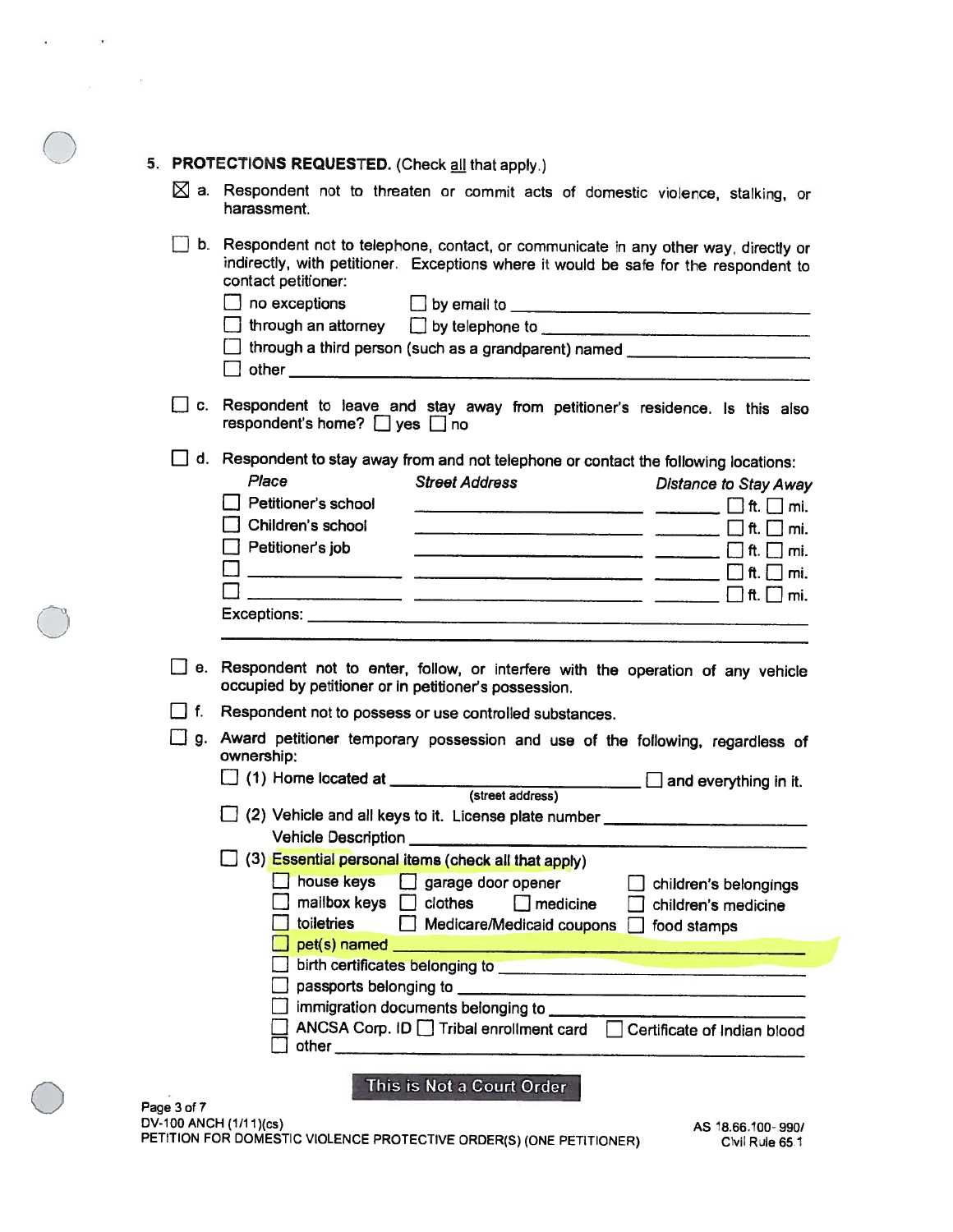| h. Respondent to pay spousal support to petitioner. How much monthly spousal |  |  |  |  |  |
|------------------------------------------------------------------------------|--|--|--|--|--|
| support is petitioner requesting and why is support necessary?               |  |  |  |  |  |

I. Respondent not to sell or dispose of any persona' property of the petitioner, any property jointly held, or any disputed property.

6. LONG-TERM PROTECTIONS REQUESTED. In addition to the protections listed above, petitioner requests that the following be included in the long-term protective order. Note that these requirements cannot be included in the 20-day order. (Check all that apply.)

a. Respondent not to use or possess <sup>a</sup> deadly weapon, including <sup>a</sup> firearm.

E b. Respondent to surrender any firearm owned or possessed by respondent.

- $\Box$  c. Respondent to pay to  $\Box$ the costs and fees petitioner paid in bringing this action, in the amount of \$
- fl d. Respondent to pay petitioner or the person(s) named below for expenses associated with the domestic violence (such as medical expenses, counseling, shelter, and repair or replacement of damaged property) described below:

| Pay to | <b>Type of Expense</b> | Amount |
|--------|------------------------|--------|
|        |                        |        |
|        |                        |        |
|        |                        |        |

- $\Box$  e. Respondent enroll in and complete, at respondent's expense (check all that apply):
	- $\Box$  Program for the rehabilitation of batterers
	- Treatment for substance abuse
- $\Box$  f. Other requests for long-term protection:
- 7. CHILDREN. (If petitioner is not requesting custody or child support, skip to question 8.)
	- a. Award petitioner temporary custody of the minor child(ren) named below:

| (1) Child's Full Name | Child's<br>Date of Birth  | Petitioner's<br>Relationship<br>to Child | Respondent's<br>Relationship<br>to Child |
|-----------------------|---------------------------|------------------------------------------|------------------------------------------|
|                       |                           |                                          |                                          |
|                       |                           |                                          |                                          |
|                       |                           |                                          |                                          |
| $m = 1.57$            | This is Not a Court Order |                                          |                                          |

Page 4of 7 DV-100 ANCH (1/11)(cs) PETITION FOR DOMESTIC VIOLENCE PROTECTIVE ORDER(S) (ONE PETITIONER) AS 1866100.990! Civil Rule 65.1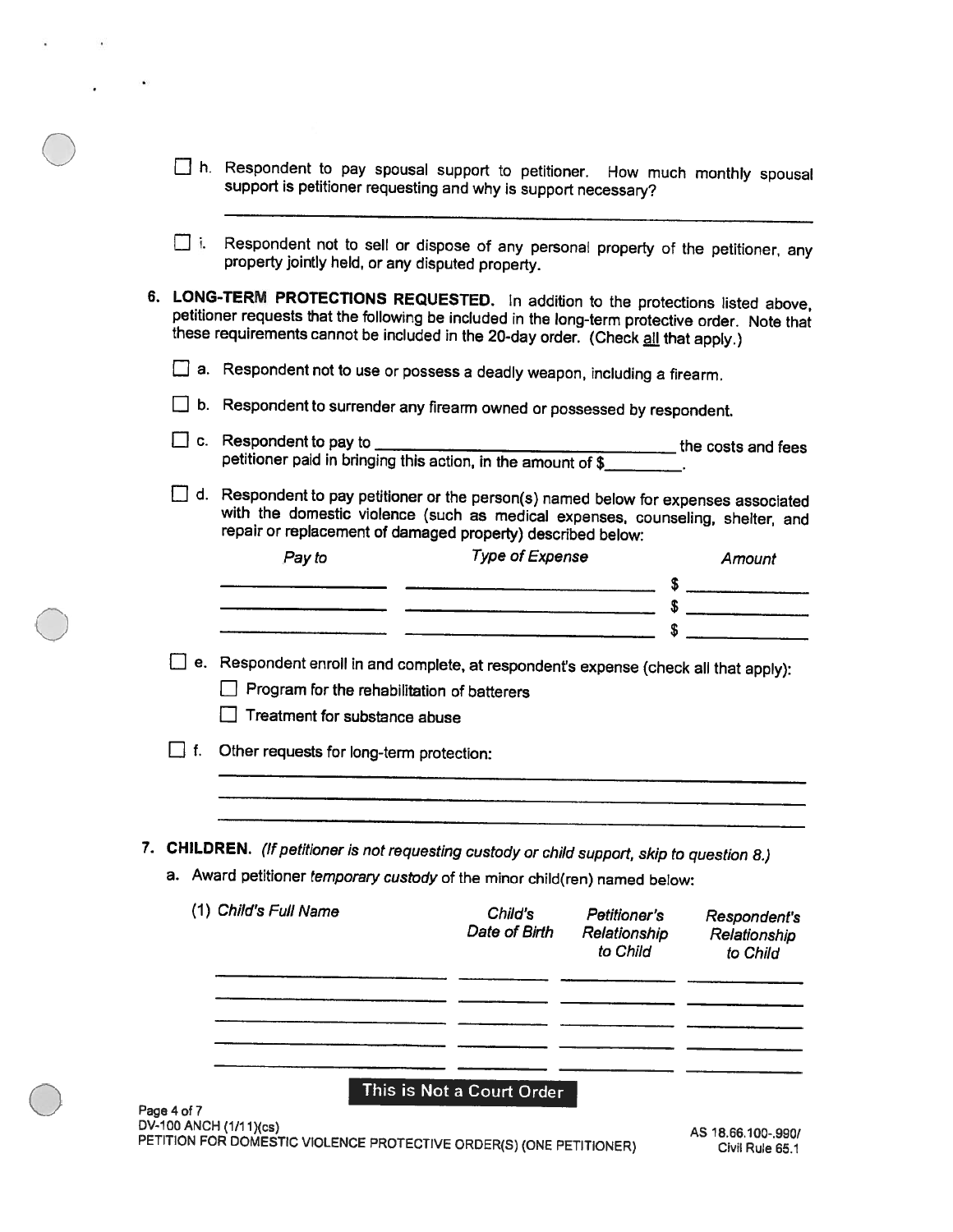|    | (2) Have the child(ren) lived in Alaska for the past six months? $\Box$ yes<br>no                                                                                                                                                                        |
|----|----------------------------------------------------------------------------------------------------------------------------------------------------------------------------------------------------------------------------------------------------------|
|    | (3) Who has the child(ren)?                                                                                                                                                                                                                              |
|    | $\Box$ Petitioner currently has the child(ren).                                                                                                                                                                                                          |
|    |                                                                                                                                                                                                                                                          |
|    | currently has the child(ren).                                                                                                                                                                                                                            |
|    | (4) Is there already a custody order about one or more of the children?                                                                                                                                                                                  |
|    | $\Box$ yes $\Box$ no $\Box$ do not know. If yes, describe each order below:                                                                                                                                                                              |
|    | Child's Name<br>State that<br>Case Number<br><b>Order Grants</b>                                                                                                                                                                                         |
|    | <b>Issued Order</b><br>(if known)<br>Custody to                                                                                                                                                                                                          |
|    |                                                                                                                                                                                                                                                          |
|    |                                                                                                                                                                                                                                                          |
|    |                                                                                                                                                                                                                                                          |
|    | petitioner and children can be protected. Describe any safety concerns about visitation.<br>What visitation schedule would work, if any, and where should exchanges take place?                                                                          |
|    |                                                                                                                                                                                                                                                          |
|    |                                                                                                                                                                                                                                                          |
|    |                                                                                                                                                                                                                                                          |
|    |                                                                                                                                                                                                                                                          |
|    |                                                                                                                                                                                                                                                          |
|    |                                                                                                                                                                                                                                                          |
|    |                                                                                                                                                                                                                                                          |
|    |                                                                                                                                                                                                                                                          |
|    |                                                                                                                                                                                                                                                          |
|    |                                                                                                                                                                                                                                                          |
|    |                                                                                                                                                                                                                                                          |
|    |                                                                                                                                                                                                                                                          |
| C. |                                                                                                                                                                                                                                                          |
|    | Child Support. Petitioner requests that the court require the respondent to pay child<br>support: □ yes □ no                                                                                                                                             |
|    |                                                                                                                                                                                                                                                          |
|    | (1) Financial Information about respondent<br>Respondent's occupation ______                                                                                                                                                                             |
|    |                                                                                                                                                                                                                                                          |
|    |                                                                                                                                                                                                                                                          |
|    | Respondent's monthly take-home pay is \$                                                                                                                                                                                                                 |
|    | (2) Child support checks should be sent to_______                                                                                                                                                                                                        |
|    | (mailing address that can be revealed to respondent)                                                                                                                                                                                                     |
|    |                                                                                                                                                                                                                                                          |
|    | Important Note: To get a child support order, fill out a Child Support Guidelines<br>Affidavit (court form DR-305, available from the court clerk or online at<br>www.courts.alaska.gov/forms/dr-305f.pdf), and bring it to each court hearing, together |
|    | with proof of petitioner's and respondent's income if available. If you cannot bring an                                                                                                                                                                  |
|    | affidavit, bring proof of income anyway. Proof of income includes documents such as<br>paystubs, tax returns, W2 forms, and 1099 forms.                                                                                                                  |

 $\frac{1}{2} \frac{1}{2} \frac{1}{2}$ 

 $\sim 100$ 

Page 5 of 7 DV-100 ANCH(1/1 1)(cs) PETITION FOR DOMESTIC AS 18.66.100-990/ VIOLENCE PROTECTIVE ORDER(S) (ONE PETITIONER) CiiI RLIe 65.1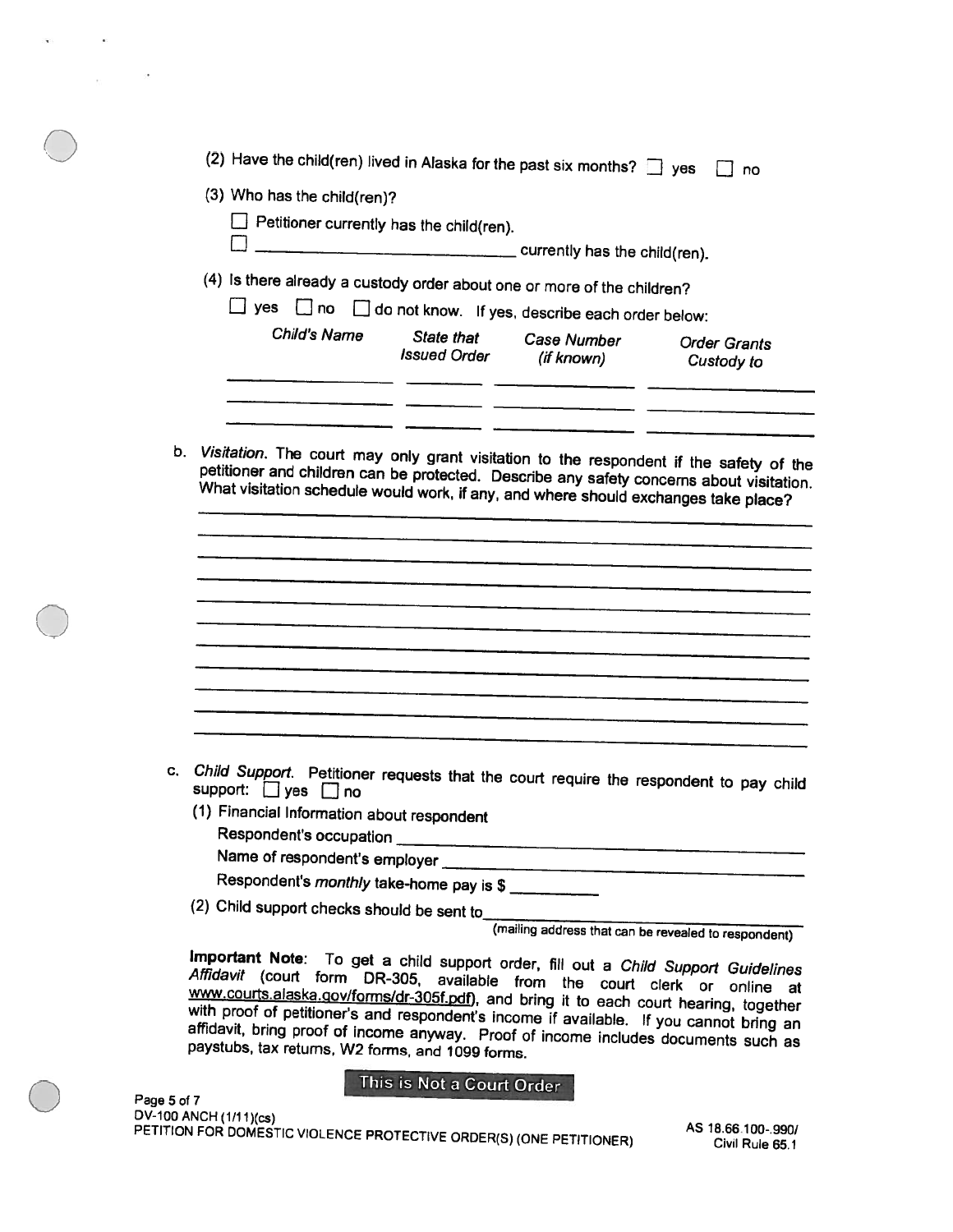#### 8. OTHER CASES.

a. List all open domestic violence criminal cases and open civil court cases (such as divorce and custody), in Alaska or elsewhere, that involve either petitioner or respondent

|                      | Type of Case                                                                                                                                                                                                                                                                                                                                                                                         |                                                                   | <b>Court Location</b> | Petitioner or<br>Respondent         |                                        |    |  |  |  |  |
|----------------------|------------------------------------------------------------------------------------------------------------------------------------------------------------------------------------------------------------------------------------------------------------------------------------------------------------------------------------------------------------------------------------------------------|-------------------------------------------------------------------|-----------------------|-------------------------------------|----------------------------------------|----|--|--|--|--|
|                      | <b>Type of Case</b>                                                                                                                                                                                                                                                                                                                                                                                  | b. List all other cases, open and closed, that involve respondent |                       |                                     |                                        |    |  |  |  |  |
|                      | 9. ASSISTANCE FROM LAW ENFORCEMENT. In addition to the protections listed above,                                                                                                                                                                                                                                                                                                                     |                                                                   |                       |                                     |                                        |    |  |  |  |  |
|                      | petitioner asks the court to issue an order requiring law enforcement to do the following<br>(check all that apply):                                                                                                                                                                                                                                                                                 |                                                                   |                       |                                     |                                        |    |  |  |  |  |
|                      | a. Accompany and assist petitioner to take possession of the residence identified in<br>paragraph (5)(g)(1) above. Remove respondent from the residence if necessary.                                                                                                                                                                                                                                |                                                                   |                       |                                     |                                        |    |  |  |  |  |
|                      | b. Accompany and assist petitioner to take possession of the personal items listed in<br>paragraph (5)(g)(3) above.                                                                                                                                                                                                                                                                                  |                                                                   |                       |                                     |                                        |    |  |  |  |  |
|                      | C. Accompany and assist petitioner to take possession of the vehicle identified in<br>paragraph (5)(g)(2) above.                                                                                                                                                                                                                                                                                     |                                                                   |                       |                                     |                                        |    |  |  |  |  |
|                      | J d. Assist (name)<br>child(ren) named in paragraph (7)(a)(1) above.                                                                                                                                                                                                                                                                                                                                 |                                                                   |                       | to obtain custody of the minor      |                                        |    |  |  |  |  |
|                      | e. Accompany respondent to the residence at (street address) __________<br>once to recover undisputed personal items, clothing, and _______<br>You shall notify petitioner of the time and date you will accompany respondent to the<br>residence. Petitioner may be present. Any item petitioner objects to respondent<br>removing, you shall restrain respondent from removing from the residence. |                                                                   |                       |                                     |                                        |    |  |  |  |  |
|                      | 10. INFORMATION ABOUT RESPONDENT.                                                                                                                                                                                                                                                                                                                                                                    |                                                                   |                       |                                     |                                        |    |  |  |  |  |
|                      | Respondent's full legal name:                                                                                                                                                                                                                                                                                                                                                                        |                                                                   |                       | Other information about respondent: |                                        |    |  |  |  |  |
|                      | Any nicknames or other names used:                                                                                                                                                                                                                                                                                                                                                                   | <b>Sex</b>                                                        | Race                  | *Date of Birth*                     | HT                                     | WT |  |  |  |  |
|                      | Respondent's mailing/physical address:                                                                                                                                                                                                                                                                                                                                                               | Hair                                                              | <b>Eyes</b>           |                                     | State ID /Driver's Lic. #<br><b>ST</b> |    |  |  |  |  |
|                      |                                                                                                                                                                                                                                                                                                                                                                                                      |                                                                   |                       | Other Identifiers                   |                                        |    |  |  |  |  |
|                      |                                                                                                                                                                                                                                                                                                                                                                                                      |                                                                   |                       |                                     |                                        |    |  |  |  |  |
|                      | Respondent's Phone 1                                                                                                                                                                                                                                                                                                                                                                                 |                                                                   |                       |                                     |                                        |    |  |  |  |  |
| Respondent's Phone 2 |                                                                                                                                                                                                                                                                                                                                                                                                      |                                                                   |                       |                                     |                                        |    |  |  |  |  |

Respondent's Employer.

### This is Not <sup>a</sup> Court Order

Page 6 of 7 DV-100 ANCH (1I11)(cs) PETITION FOR DOMESTIC VIOLENCE PROTECTIVE ORDER(S) (ONE PETITIONER) AS 18.66.100-990/ Civil Rule 65.1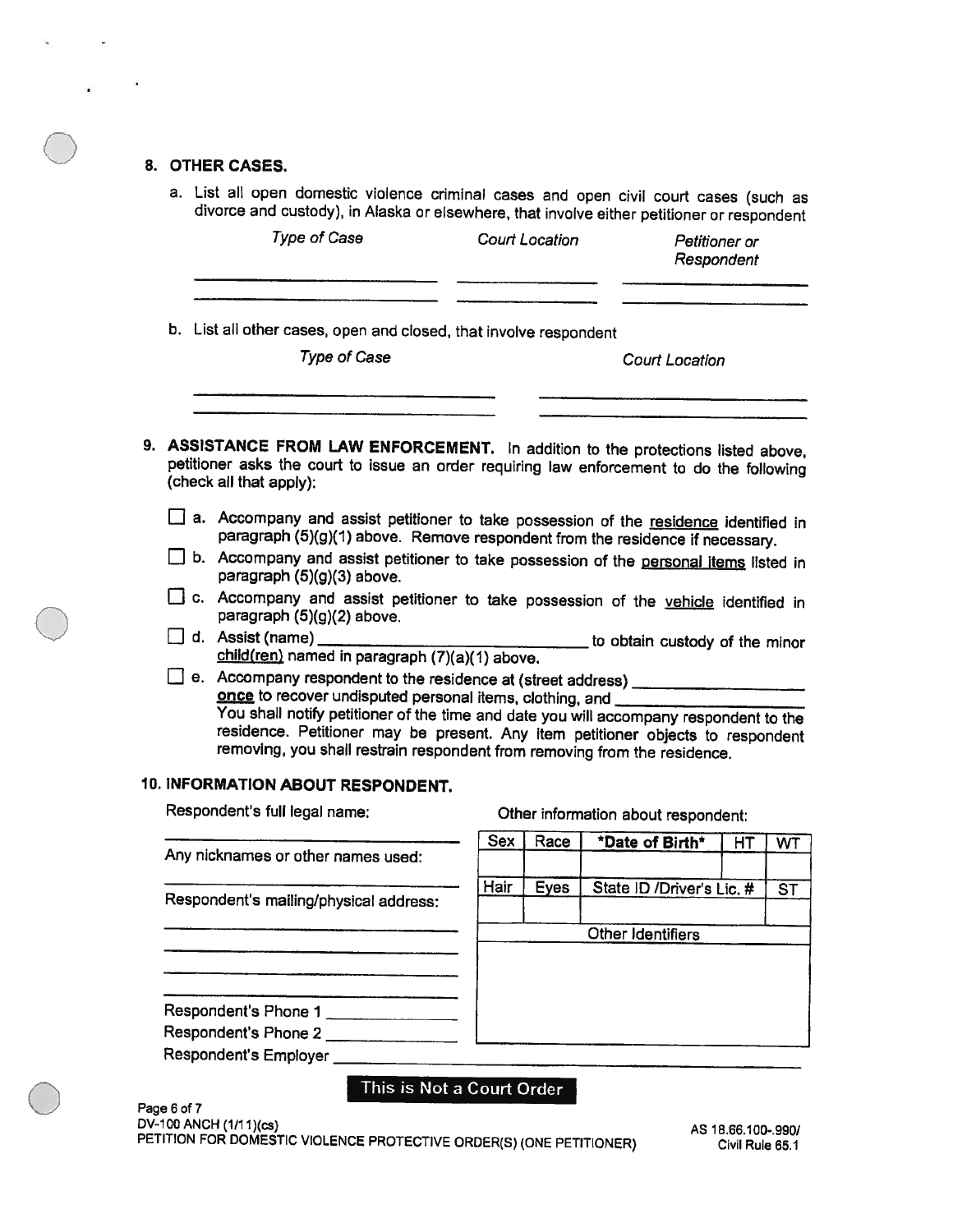11. INFORMATION ABOUT PETITIONER. The court needs petitioner's mailing address in order to send court papers, including notices of hearing, to petitioner. If petitioner may be endangered by giving petitioner's mailing address, write a "message" address where petitioner can be sure to receive court papers. If petitioner does not have any address<br>and telephone number that can safely be revealed to respondent, ask the court clerk<br>how petitioner can provide this information so tha court needs petitioner's mailing<br>
if hearing, to petitioner. If petition<br>
idress, write a "message" addre<br>
If petitioner does not have any<br>
vealed to respondent, ask the c<br>
so that it will be kept confidentia<br>
or other nam

Petitioner's full legal name and any nicknames or other names used:

| Petitioner's (safe) mailing address: | Petitioner's telephone numbers: |
|--------------------------------------|---------------------------------|
|                                      | Home                            |
|                                      | Work                            |
|                                      | Cell                            |
|                                      |                                 |

to the best of my knowledge and belief. I swear or affirm under penalty of perjury that all the information I provided in this petition is true

Date Petitioner's Signature

Print Name

Subscribed and sworn to or affirmed before me at \_\_\_\_\_\_\_\_\_\_\_\_\_\_\_\_\_\_\_\_\_\_\_\_\_\_\_\_\_\_\_\_. Alaska on  $\qquad$ (date)

 $\bigcirc$ 

(SEAL) Clerk of Court, Notary Public or other person authorized to administer oaths My commission expires:

#### This is Not <sup>a</sup> Court Order

Page 7 of 7<br>DV-100 ANCH (1/11)(cs) DV-100 ANCH (1/1 1)(cs) PETITiON FOR DOMESTIC AS 18.66.100-,9901 VIOLENCE PROTECTIVE ORDER(S) (ONE PETITIONER) Civil Rule 65.1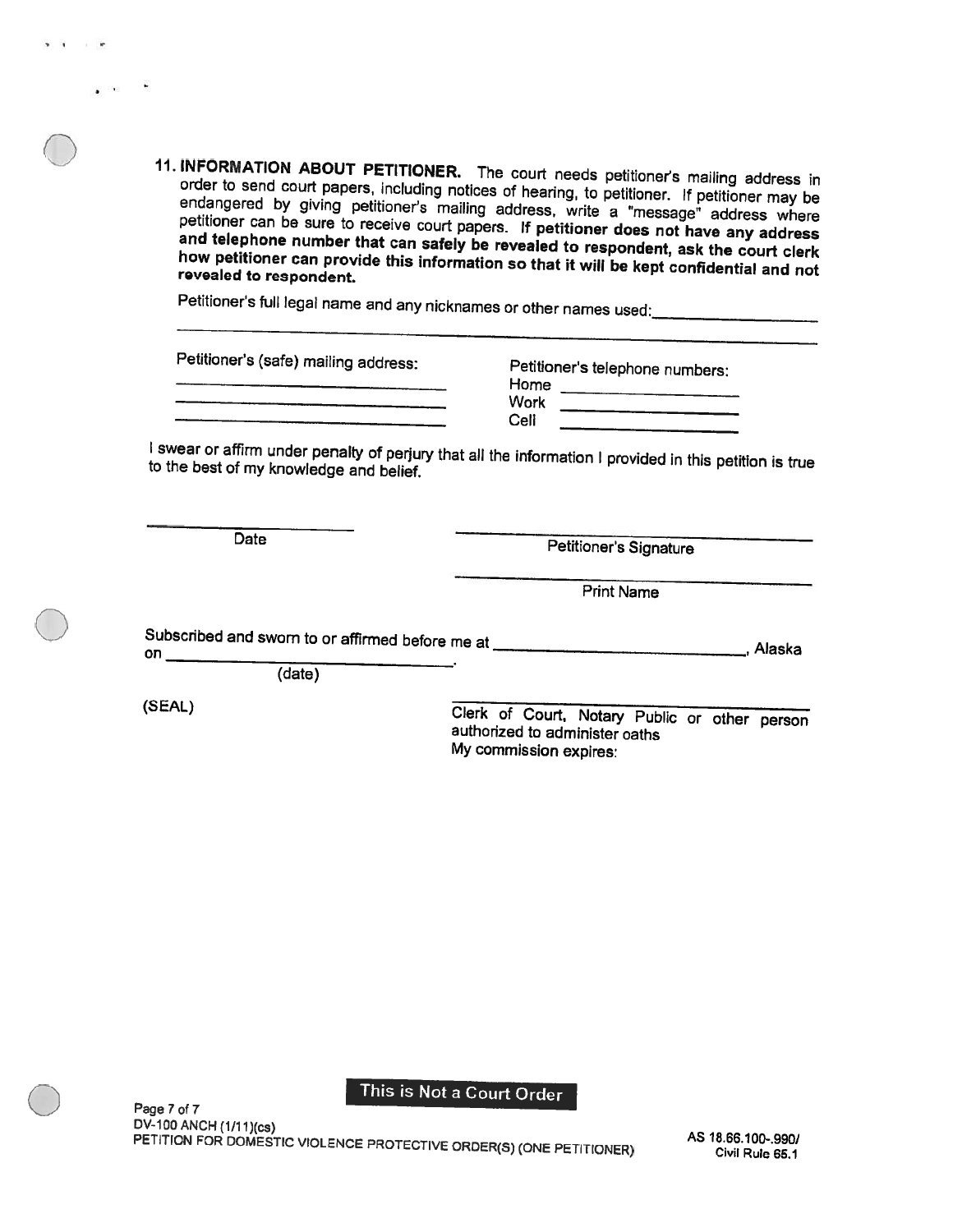Case Type: DVI

| IN THE DISTRICT/SUPERIOR COURT FOR THE STATE OF ALASKA                                                                                                                                |                                                                                                   |
|---------------------------------------------------------------------------------------------------------------------------------------------------------------------------------------|---------------------------------------------------------------------------------------------------|
| PETITIONER (protected person),<br>$\Box M$ $\Box F$<br>Birthdate: $\Box$ Petitioner is a child. Who is signing for the child?                                                         |                                                                                                   |
| ν.                                                                                                                                                                                    |                                                                                                   |
| RESPONDENT (restrained person),<br>$\Box$ M $\Box$ f                                                                                                                                  |                                                                                                   |
| $\Box$ Respondent is a child. Who is signing for the child?                                                                                                                           | <b>20-DAY EX PARTE</b><br><b>DOMESTIC VIOLENCE</b><br><b>PROTECTIVE ORDER</b><br>(ONE PETITIONER) |
| The petitioner filed a petition requesting a 20-day ex parte domestic violence protective order<br>under AS 18.66.110(a). This court makes the following findings and order based on: |                                                                                                   |

 $\Box$  Allegations in the petition □ Testimony on record at ctrm/media # \_\_\_\_\_\_\_\_\_\_\_ log # \_\_\_\_\_\_\_\_\_\_ date  $\Box$  Other

# A. INFORMATION ABOUT RESPONDENT

Respondent's full legal name:

Other information about respondent:

Respondent's mailing/physical address:

Respondent's Phone 1: \_\_\_\_\_\_\_\_\_\_\_\_\_\_\_ Respondent's Phone 2: \_\_\_\_\_\_\_\_\_\_\_\_\_

Hair Eyes Other Identifiers State ID / Driver's Lic. # ST

Sex Race | \*Date of Birth\* | HT | WT

# B. EFFECTIVE DATES OF THIS ORDER

Access to firearms reported

 $\bigcirc$ 

This order is effective immediately and will remain in effect for 20 days unless modified or<br>dissolved earlier by court order. This order shall expire on \_\_\_\_\_\_\_\_\_\_\_\_\_\_\_\_\_\_ at 11:59 p.m. unless modified or dissolved earlier by court order.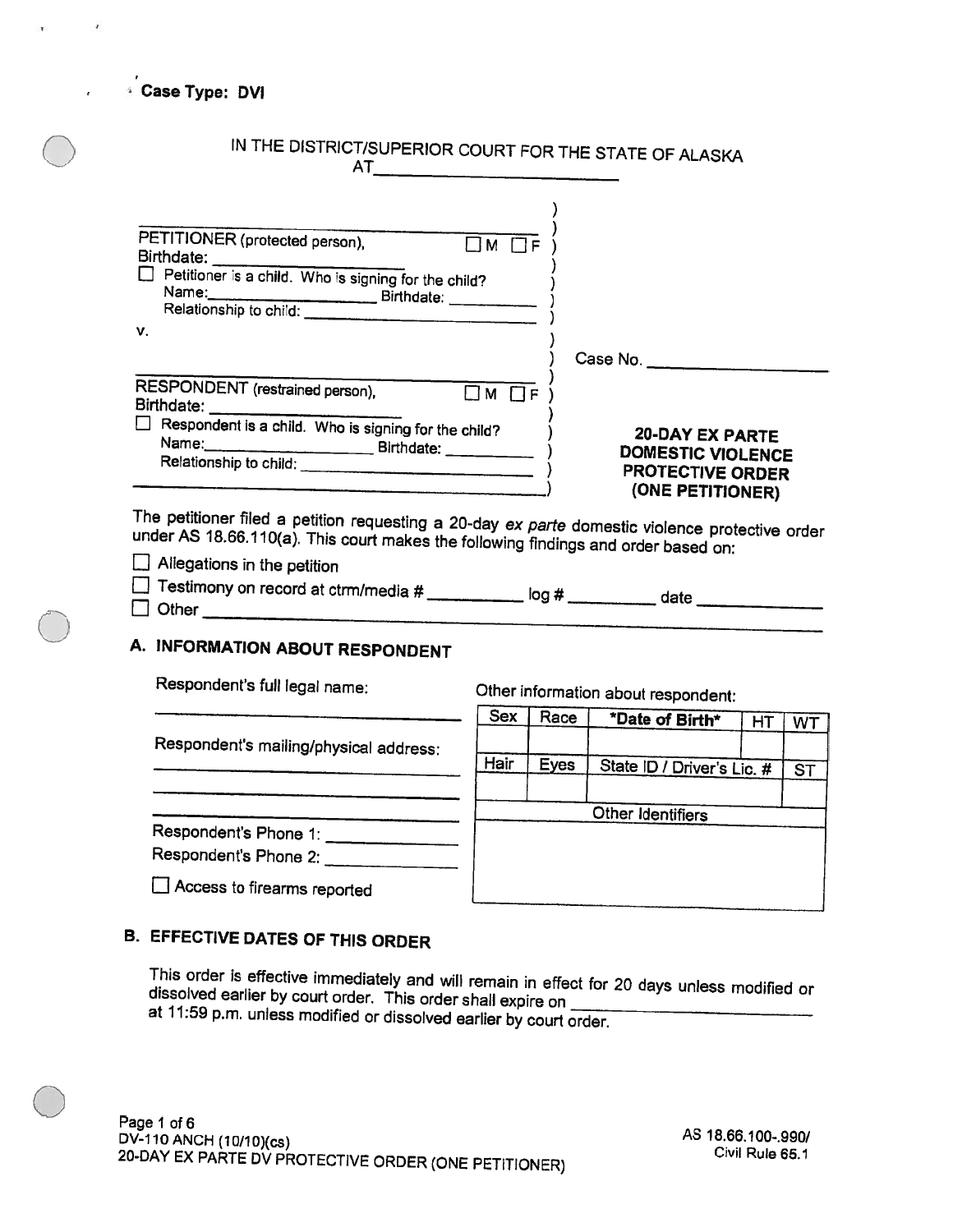# C. LONG-TERM PROTECTIVE ORDER HEARING

U The petitioner requested a long-term protective order. A hearing on the request for a<br>long-term order will be held at:

Date and Time: Judicial Officer:

Court Location:

Respondent: The court may issue a long-term order against you at the long-term protective order hearing even if you do not participate in the hearing.<br>Petitioner: If you do not participate in the long-term protective order

will be no long-term order issued, and the 20-day ex parte order will expire after 20 days unless modified or dissolved earlier by the court.<br>Both Parties: If the petitioner is asking for child support, then both the petit

the respondent must bring to the hearing (1) a completed Child Support Guidelines www.courts.alaska.gov/forms/dr-305f.pdf), and (2) proof of income. If you cannot Affidavit (court form DR-305, available from the court clerk or online at bring an affidavit, bring proof of income to the hearing anyway. Proof of income includes documents such as paystubs, tax returns, W2 forms, and 1099 forms.

#### D. FINDINGS

- 1.  $\Box$  The court has jurisdiction over the parties and subject matter.
- 2. The court finds probable cause to believe that the petitioner and respondent are related in the following way(s):
	- $\Box$  a. Married to each other now or in the past  $\Box$  b. Child together
	-
	-
	- □ c. Living together now or in the past (but not also dating or sexual relationship)<br>□ d. Dating or sexual relationship now or in the past (but not also living together)<br>□ e. Living together <u>and</u> dating or sexual relatio
	-
	-

|  |  | J g. Other family relationship, respondent is petitioner's |  |
|--|--|------------------------------------------------------------|--|
|  |  |                                                            |  |

| child or step-child<br>parent<br>grandchild<br>grandparent<br>uncle or aunt<br>niece or nephew<br>other relative (describe)<br>h.<br>Petitioner is a child of a person in a relationship described in (a) - (g) above.                                                                                                                                                                                                                      | step-parent<br>first cousin<br>brother or sister                                                          |
|---------------------------------------------------------------------------------------------------------------------------------------------------------------------------------------------------------------------------------------------------------------------------------------------------------------------------------------------------------------------------------------------------------------------------------------------|-----------------------------------------------------------------------------------------------------------|
| 3. The court finds probable cause to believe that the respondent committed, or attempted<br>to commit, the following crime(s) involving domestic violence against the petitioner:<br>assault or reckless endangerment<br>stalking<br>violating a protective order<br>criminal mischief<br>sexual offense<br>kidnapping or custodial interference<br>criminal trespass<br>robbery, extortion or coercion<br>burglary<br>other AS 11.41 crime | harassment (telephonic or electronic)<br>terroristic threatening<br>arson or criminally negligent burning |
| Page 2 of 6<br>DV-110 ANCH (10/10)(cs)<br>20-DAY EX PARTE DV PROTECTIVE ORDER (ONE PETITIONER)                                                                                                                                                                                                                                                                                                                                              | AS 18.66.100-.990/<br>Civil Rule 65.1                                                                     |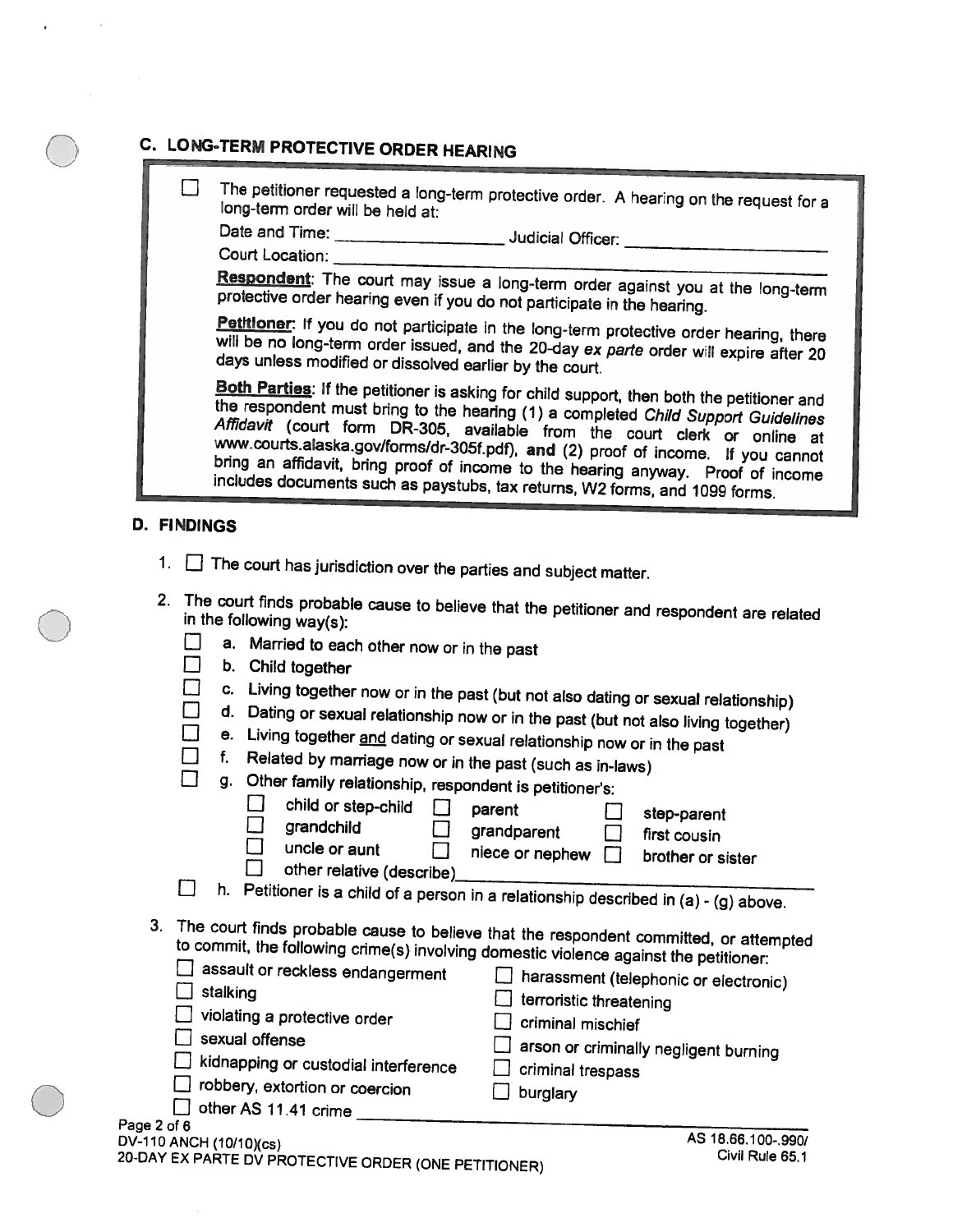- 4. A 20-day ex parte order is necessary to protect the petitioner from domestic violence.
- 5. Petitioner certified in writing the efforts made to notify respondent of the petition.<br>[AS 18.66.110(a)] Respondent  $\Box$  was notified  $\Box$  was not notified.
- 6. Other findings;

s,

|  |   |    |                                                                                                                                          | 4. A 20-day ex parte order is necessary to protect the petitioner from domestic violence.                                                                                                                                          |                                                                                                                           |
|--|---|----|------------------------------------------------------------------------------------------------------------------------------------------|------------------------------------------------------------------------------------------------------------------------------------------------------------------------------------------------------------------------------------|---------------------------------------------------------------------------------------------------------------------------|
|  |   |    |                                                                                                                                          | 5. Petitioner certified in writing the efforts made to notify respondent of the petition.<br>[AS 18.66.110(a)] Respondent $\Box$ was notified $\Box$ was not notified.                                                             |                                                                                                                           |
|  |   |    | 6. Other findings:                                                                                                                       |                                                                                                                                                                                                                                    |                                                                                                                           |
|  |   |    |                                                                                                                                          |                                                                                                                                                                                                                                    |                                                                                                                           |
|  |   |    |                                                                                                                                          |                                                                                                                                                                                                                                    |                                                                                                                           |
|  |   |    | E. PROTECTIVE ORDER                                                                                                                      |                                                                                                                                                                                                                                    |                                                                                                                           |
|  |   |    | IT IS ORDERED THAT:                                                                                                                      | 1. Petitioner's request for a 20-day ex parte protective order is GRANTED, and                                                                                                                                                     |                                                                                                                           |
|  | ⊠ |    | stalking, or harassment. [AS 18.66.100(c)(1)]                                                                                            | a. Respondent not threaten to commit or commit acts of domestic violence,                                                                                                                                                          |                                                                                                                           |
|  |   |    | indirectly, with petitioner except as follows:<br>$\Box$ no exceptions<br>$\Box$ other $\_\_\_\_\_\_\_\_\$<br>[AS 18.66.100(c)(2), (16)] | b. Respondent not telephone, contact, or communicate in any way, directly or<br>Contact through an attorney or process server for service of legal papers<br>related to a court case is permitted and does not violate this order. |                                                                                                                           |
|  |   | C. | of assistance in section H.<br>[AS $18.66.100(c)(3)-(4)$ ]                                                                               | Respondent leave and stay away from petitioner's residence $\Box$ except per writ<br>Respondent not to be within <b>manually about 1</b> feet <b>notify</b> miles of petitioner's residence                                        |                                                                                                                           |
|  |   | d. | additional locations:                                                                                                                    | Respondent stay away from, and not telephone or contact the following                                                                                                                                                              |                                                                                                                           |
|  |   |    | Place<br>Petitioner's school<br>$\Box$ Child(ren)'s school<br>Petitioner's job<br>[AS 18.66.100(c)(4),(16)]                              | <b>Street Address</b>                                                                                                                                                                                                              | <b>Distance to Stay Away</b><br>ft. $\Box$ mi.<br>$\Box$ ft. $\Box$ mi.<br>$\Box$ ft. $\Box$ mi.<br>$\Box$ ft. $\Box$ mi. |
|  |   |    |                                                                                                                                          | e. Respondent not enter, follow or interfere with the operation of any variable                                                                                                                                                    |                                                                                                                           |

E. Respondent not enter, tollow, or intertere with the operation of any vehicle<br>occupied by petitioner or in petitioner's possession. [AS 18.66.100(c)(5),(16)]<br>Page 3 of 6<br>DV-110 ANCH (10/10)(cs)<br>20-DAY EX PARTE DV PROTEC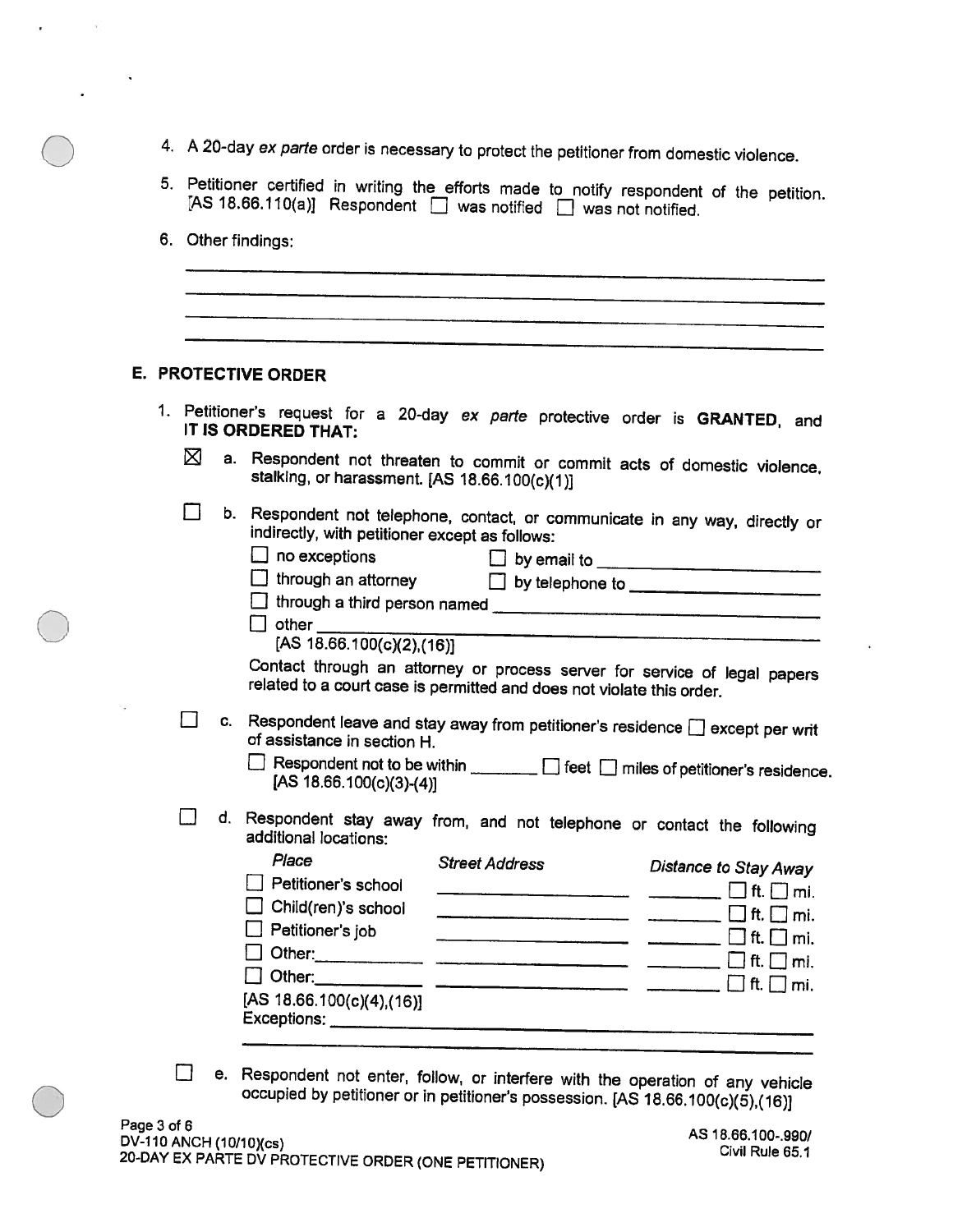|                                        |     | f. | Respondent not possess or use controlled substances except if prescribed and<br>then only as prescribed. [AS $18.66.100(c)(11),(16)$ ]                                                                                               |
|----------------------------------------|-----|----|--------------------------------------------------------------------------------------------------------------------------------------------------------------------------------------------------------------------------------------|
|                                        |     |    | g. Petitioner shall have possession and use of the following, regardless of<br>ownership:                                                                                                                                            |
|                                        |     |    |                                                                                                                                                                                                                                      |
|                                        |     |    | □ (2) Vehicle and all keys to it. License plate number _________________________                                                                                                                                                     |
|                                        |     |    |                                                                                                                                                                                                                                      |
|                                        |     |    | (3) Essential personal items                                                                                                                                                                                                         |
|                                        |     |    | house keys   garage door opener   children's belongings                                                                                                                                                                              |
|                                        |     |    | mailbox keys $\Box$ clothes $\Box$ medicine $\Box$ children's medicine<br>□ toiletries □ Medicare/Medicaid coupons □ food stamps                                                                                                     |
|                                        |     |    | pet(s) named                                                                                                                                                                                                                         |
|                                        |     |    | birth certificates belonging to <b>contain the contract of the contract of the contract of the contract of the contract of the contract of the contract of the contract of the contract of the contract of the contract of the c</b> |
|                                        |     |    |                                                                                                                                                                                                                                      |
|                                        |     |    |                                                                                                                                                                                                                                      |
|                                        |     |    | ANCSA ID   Tribal enroll. card   Certificate of Indian blood<br>other                                                                                                                                                                |
|                                        |     |    | [AS 18.66.100(c), (16)]                                                                                                                                                                                                              |
|                                        | l 1 |    | h. Respondent pay \$________ per month for the support of the petitioner while<br>this order is in effect, beginning on $\sqrt{2}$ [AS18.66.100(c)(12)]                                                                              |
|                                        |     | i. | Respondent not sell or dispose of any personal property of the petitioner, any<br>property jointly held, or any disputed property. [AS 18.66.100(c)(16)]                                                                             |
|                                        |     | j. | Other orders:                                                                                                                                                                                                                        |
|                                        |     |    |                                                                                                                                                                                                                                      |
|                                        |     |    |                                                                                                                                                                                                                                      |
|                                        |     |    | 2. Child Custody / Visitation / Support. [AS 18.66.100(c)(9),(12)]                                                                                                                                                                   |
|                                        |     |    | $\Box$ This section does not apply.                                                                                                                                                                                                  |
|                                        |     |    | This section does apply. It is further ordered that:                                                                                                                                                                                 |
|                                        | а.  |    | <b>Temporary Custody.</b><br>shall have temporary custody<br>of the following child(ren):                                                                                                                                            |
|                                        |     |    | Petitioner's<br>Respondent's                                                                                                                                                                                                         |
|                                        |     |    | Relationship<br>Relationship                                                                                                                                                                                                         |
|                                        |     |    | <b>Child's Full Name</b><br>Date of Birth<br>to Child<br>to Child                                                                                                                                                                    |
|                                        |     |    |                                                                                                                                                                                                                                      |
|                                        |     |    |                                                                                                                                                                                                                                      |
|                                        |     |    | shall not remove the child(ren) from Alaska, except:                                                                                                                                                                                 |
| Page 4 of 6<br>DV-110 ANCH (10/10)(cs) |     |    | AS 18.66.100-990/<br>Civil Rule 65.1                                                                                                                                                                                                 |

20-DAY EX PARTE DV PROTECTIVE ORDER (ONE PETITIONER)

 $\overline{\mathbf{S}}$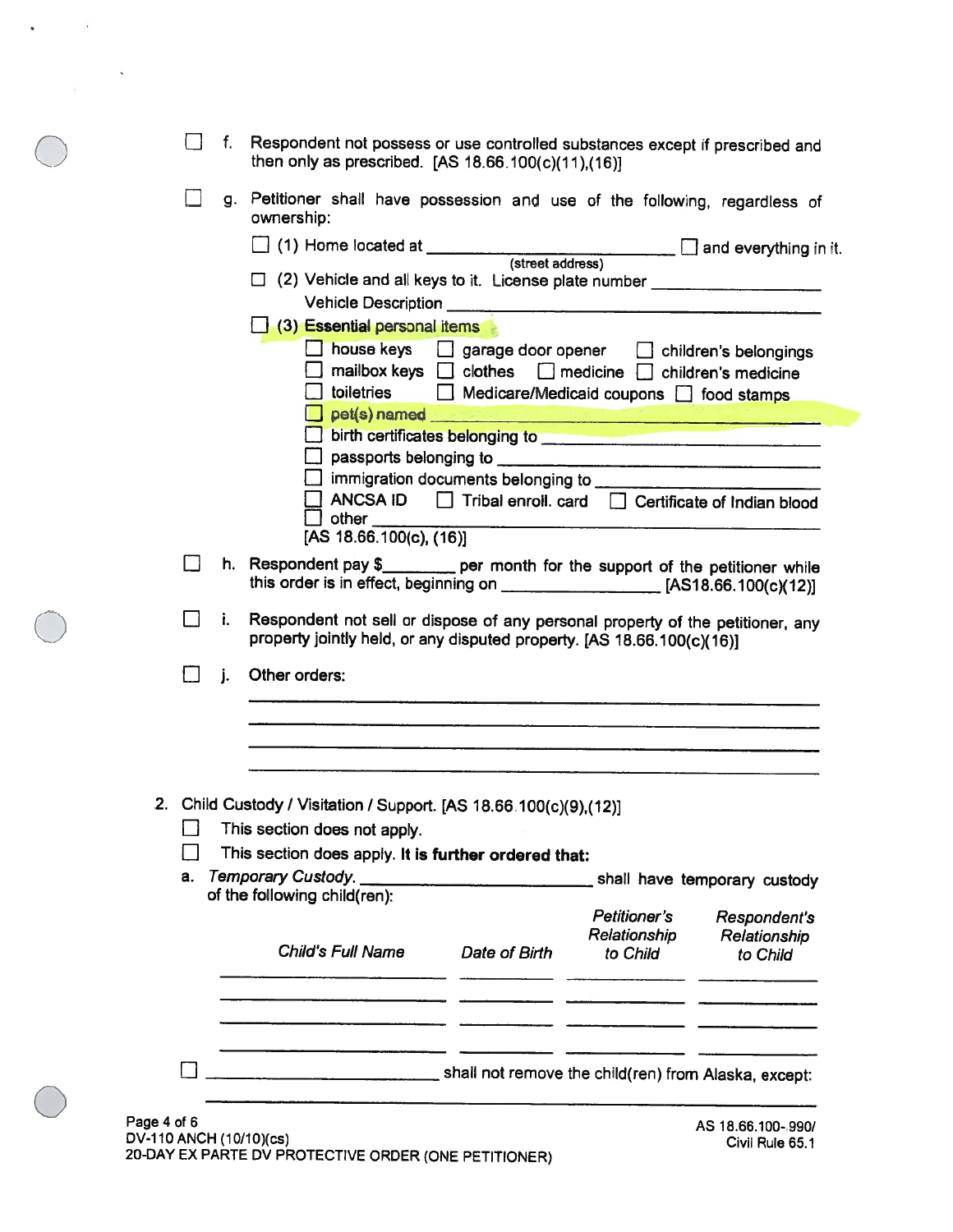- b. Visitation. The court finds that the safety of the child(ren) and petitioner:
	- Cannot be protected. Therefore, visitation shall not be allowed.
	- Can be protected. Therefore, visitation shall be allowed per AS 25.20.061 as
		- E Specified in Supplemental Visitation Order (DV-106) dated **C** Outlined below:

#### c. Child Support.

- The court finds that the obligor named below is legally obligated to support the children listed in paragraph  $(2)(a)$  of this order. Therefore, beginning on П (date) \_\_\_\_\_\_\_\_\_\_\_\_\_\_\_\_\_\_\_\_\_\_\_\_ and continuing while this order is in effect,<br>obligor \_\_\_\_\_\_\_\_\_\_\_\_\_\_\_\_\_\_\_\_\_\_\_shall pay to obligee \_\_\_\_\_\_\_\_\_\_\_\_\_\_\_\_\_\_\_\_\_\_\_\_\_\_\_\_ the amount of \$ \_\_\_\_\_\_\_\_\_\_\_\_\_\_ per  $\square$  week  $\square$  month. Support checks must be sent to
- <sup>A</sup> child support order accompanies this order and is incorporated here by reference.  $\Box$

#### F. NOTICE TO RESPONDENT

- 1. If you are ordered to have no contact with the petitioner or to stay away from the petitioner's residence, vehicle, or other place designated by the court, an invitation by the petitioner to have the prohibited contact
- 2. Violation of this order may be <sup>a</sup> misdemeanor, punishable by up to one year of incarceration and up to <sup>a</sup> \$10,000 fine. [AS 18.66.130(d)(1); AS 11.56.740]
- 3. You can be arrested without <sup>a</sup> warrant for violating this order after you are served. [AS 18.65.530; AS 11.56.740(a); AS 12.25.030(b)]
- 4. If you are not <sup>a</sup> U.S. citizen and you violate this order, you may be deported from the United States. [8 USC § 1227(a)(2)(E)]
- 5. Only the court can change this order.

#### G. NOTICE TO BOTH PARTIES

While this protective order is in effect, both petitioner and respondent must tell the court in writing about:

- 1. Any changes in address or telephone numbers. The petitioner may require that the petitioner's address and telephone numbers be kept confidential. Failure to notify the court of your current address may result in this or your input.
- 2. Pending civil court actions and domestic violence criminal actions involving either the<br>respondent or the petitioner. [AS 18.66.150(b)]<br>Page 5 of 6<br>DV-110 ANCH (10/10)(cs)<br>20-DAY EX PARTE DV PROTECTIVE ORDER (ONE PETITI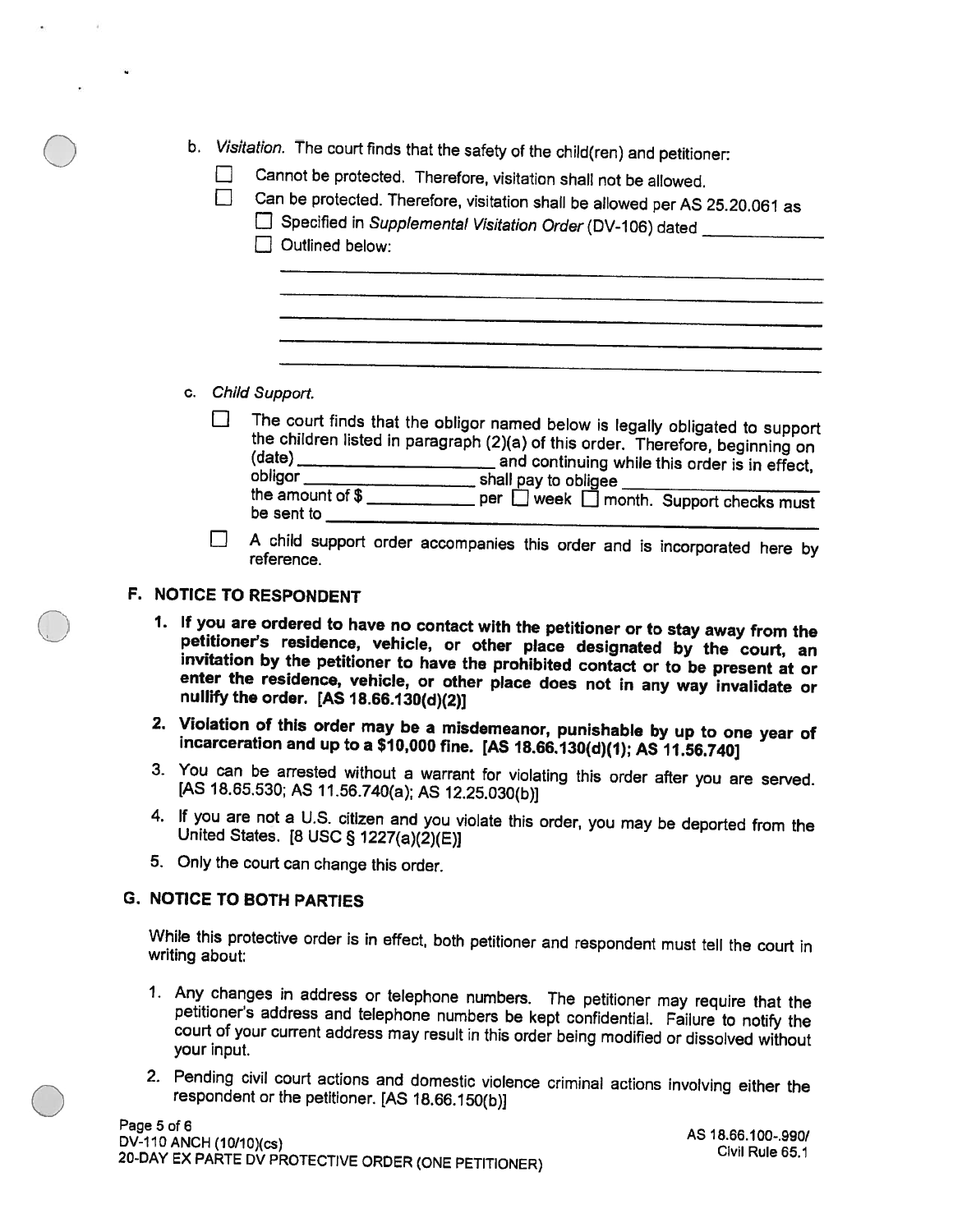# H. WRIT OF ASSISTANCE

 $\mathbf{a} = \mathbf{0} - \mathbf{c} = \mathbf{0}$ 

 $\mathcal{L}^{\pm}$ 

TO: Any Peace Officer, State of Alaska

|  | You are commanded to use every lawful means to enforce the above order. You shall:                                                                                                            |                                                                                                                                                                                                                                                                             |
|--|-----------------------------------------------------------------------------------------------------------------------------------------------------------------------------------------------|-----------------------------------------------------------------------------------------------------------------------------------------------------------------------------------------------------------------------------------------------------------------------------|
|  |                                                                                                                                                                                               | 1. Accompany and assist petitioner to take possession of the residence identified in<br>paragraph (E)(1)(g) above. Remove respondent from the residence if necessary.                                                                                                       |
|  | paragraph (E)(1)(g) above.                                                                                                                                                                    | 2. Accompany and assist petitioner to take possession of the personal items listed in                                                                                                                                                                                       |
|  | paragraph (E)(1)(g) above.                                                                                                                                                                    | 3. Accompany and assist petitioner to take possession of the vehicle identified in                                                                                                                                                                                          |
|  | where you have probable cause to believe the child(ren) may be found.                                                                                                                         | 4. Assist _________________________________ to obtain custody of the minor child(ren) named<br>in paragraph (E)(2)(a) of this order from any other person. You may enter any location                                                                                       |
|  | clothing, and                                                                                                                                                                                 | 5. Accompany respondent to the residence once to recover undisputed personal items,<br>You shall notify the petitioner of the time and date you will accompany respondent to the<br>residence. The petitioner may be present. Any item the petitioner objects to respondent |
|  | removing, you shall restrain the respondent from removing from the residence.<br>6. You shall also:                                                                                           |                                                                                                                                                                                                                                                                             |
|  |                                                                                                                                                                                               |                                                                                                                                                                                                                                                                             |
|  |                                                                                                                                                                                               |                                                                                                                                                                                                                                                                             |
|  |                                                                                                                                                                                               |                                                                                                                                                                                                                                                                             |
|  |                                                                                                                                                                                               |                                                                                                                                                                                                                                                                             |
|  |                                                                                                                                                                                               |                                                                                                                                                                                                                                                                             |
|  | <b>Effective Date</b>                                                                                                                                                                         | Judge/Magistrate/Master                                                                                                                                                                                                                                                     |
|  |                                                                                                                                                                                               |                                                                                                                                                                                                                                                                             |
|  |                                                                                                                                                                                               | Type or Print Name                                                                                                                                                                                                                                                          |
|  |                                                                                                                                                                                               |                                                                                                                                                                                                                                                                             |
|  |                                                                                                                                                                                               |                                                                                                                                                                                                                                                                             |
|  | Distribution In-Court On the Record on (date) ______________:<br>Petitioner                                                                                                                   |                                                                                                                                                                                                                                                                             |
|  |                                                                                                                                                                                               |                                                                                                                                                                                                                                                                             |
|  | Detitioner<br>Derson signing for petitioner<br>Bespondent<br>Derson signing for respondent<br>Derson signing for respondent<br>Derson signing for respondent<br>Derson signing for respondent |                                                                                                                                                                                                                                                                             |
|  | By In-Court Clerk:                                                                                                                                                                            |                                                                                                                                                                                                                                                                             |
|  | <b>Distribution Not In-Court:</b>                                                                                                                                                             |                                                                                                                                                                                                                                                                             |
|  | $\Box$ Petitioner _____                                                                                                                                                                       |                                                                                                                                                                                                                                                                             |
|  | Person signing for petitioner <b>contains</b>                                                                                                                                                 |                                                                                                                                                                                                                                                                             |
|  | □ Local police □ VPSO □ AK State Troopers at __________________________________                                                                                                               |                                                                                                                                                                                                                                                                             |
|  | for personal service on respondent ___________<br>for personal service on person signing for respondent __________                                                                            |                                                                                                                                                                                                                                                                             |
|  |                                                                                                                                                                                               |                                                                                                                                                                                                                                                                             |
|  | By Clerk:                                                                                                                                                                                     |                                                                                                                                                                                                                                                                             |
|  | Page 6 of 6                                                                                                                                                                                   |                                                                                                                                                                                                                                                                             |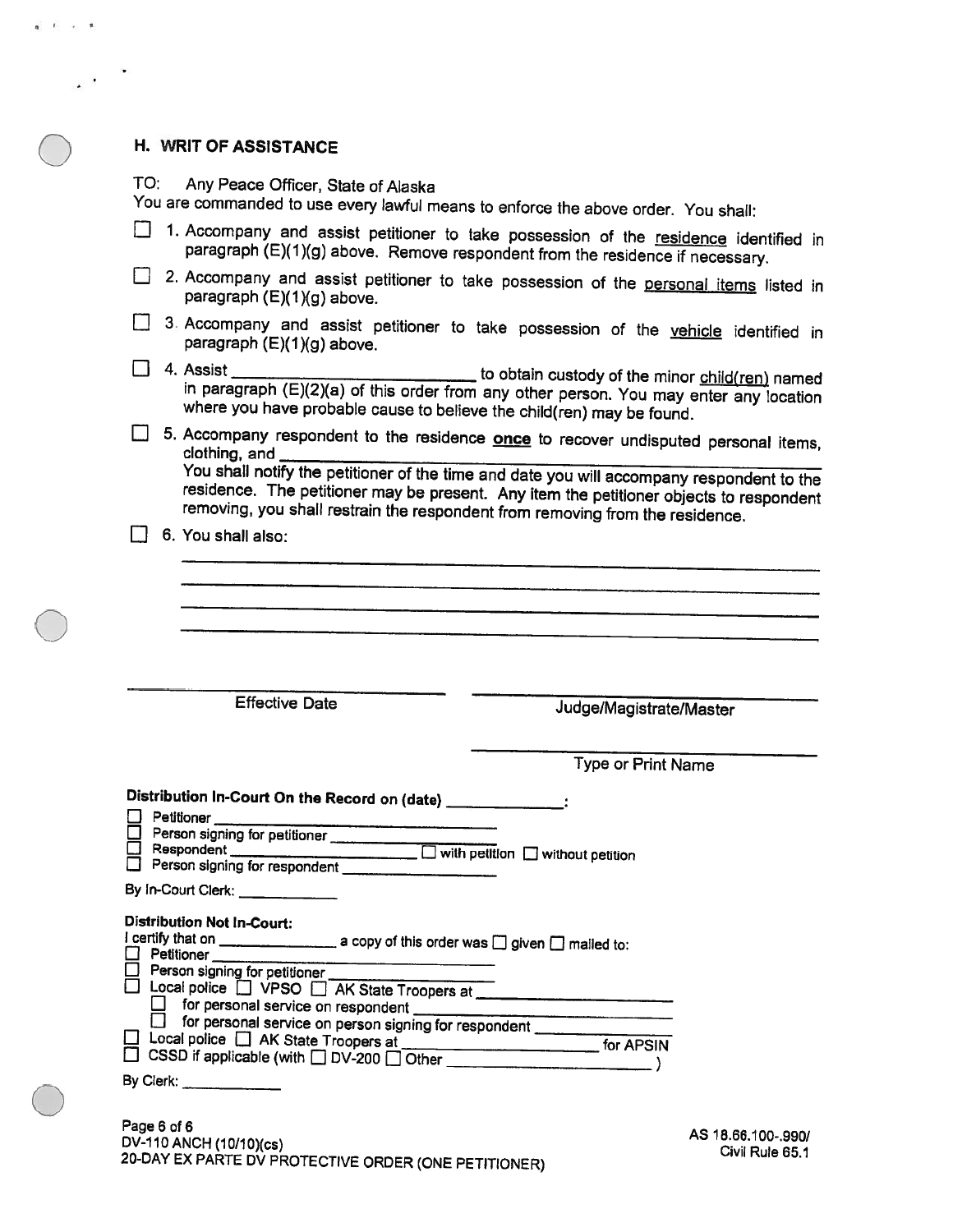| · Dase Type: DVI                                                                                                                                                                     |                                                                                             |
|--------------------------------------------------------------------------------------------------------------------------------------------------------------------------------------|---------------------------------------------------------------------------------------------|
| IN THE DISTRICT/SUPERIOR COURT FOR THE STATE OF ALASKA                                                                                                                               |                                                                                             |
| PETITIONER (protected person),<br>Petitioner is a child. Who is signing for the child?<br>٧.                                                                                         |                                                                                             |
|                                                                                                                                                                                      | Case No.                                                                                    |
| RESPONDENT (restrained person),<br>$TM$ $\Box F$<br>$\Box$ Respondent is a child. Who is signing for the child?<br>Name: 1                                                           | <b>LONG-TERM</b><br><b>DOMESTIC VIOLENCE</b><br><b>PROTECTIVE ORDER</b><br>(ONE PETITIONER) |
| with the following person(s) present: $\Box$ petitioner $\Box$ respondent $\Box$<br>The court makes the following findings and order based on:<br>$\Box$ Allegations in the petition |                                                                                             |
| A. INFORMATION ABOUT RESPONDENT                                                                                                                                                      |                                                                                             |

Respondent's full legal name: Respondent's mailing/physical address: Respondent's Phone 1: Other information about respondent: Sex Race \*Date of HT WT Birth\* Hair | Eyes | State ID / Driver's Lic. # | ST Other Identifiers Respondent's Phone 2: E] Access to firearms reported

#### B. EFFECTIVE DATES OF THIS ORDER

 $\bigcirc$ 

This order is effective immediately. Paragraph (D)(1)(a) of this order which prohibits the respondent from committing or threatening to commit acts of domestic violence, stalking or harassment, will remain in effect indefi at 11:59 p.m. unless modified or dissolved earlier by court order.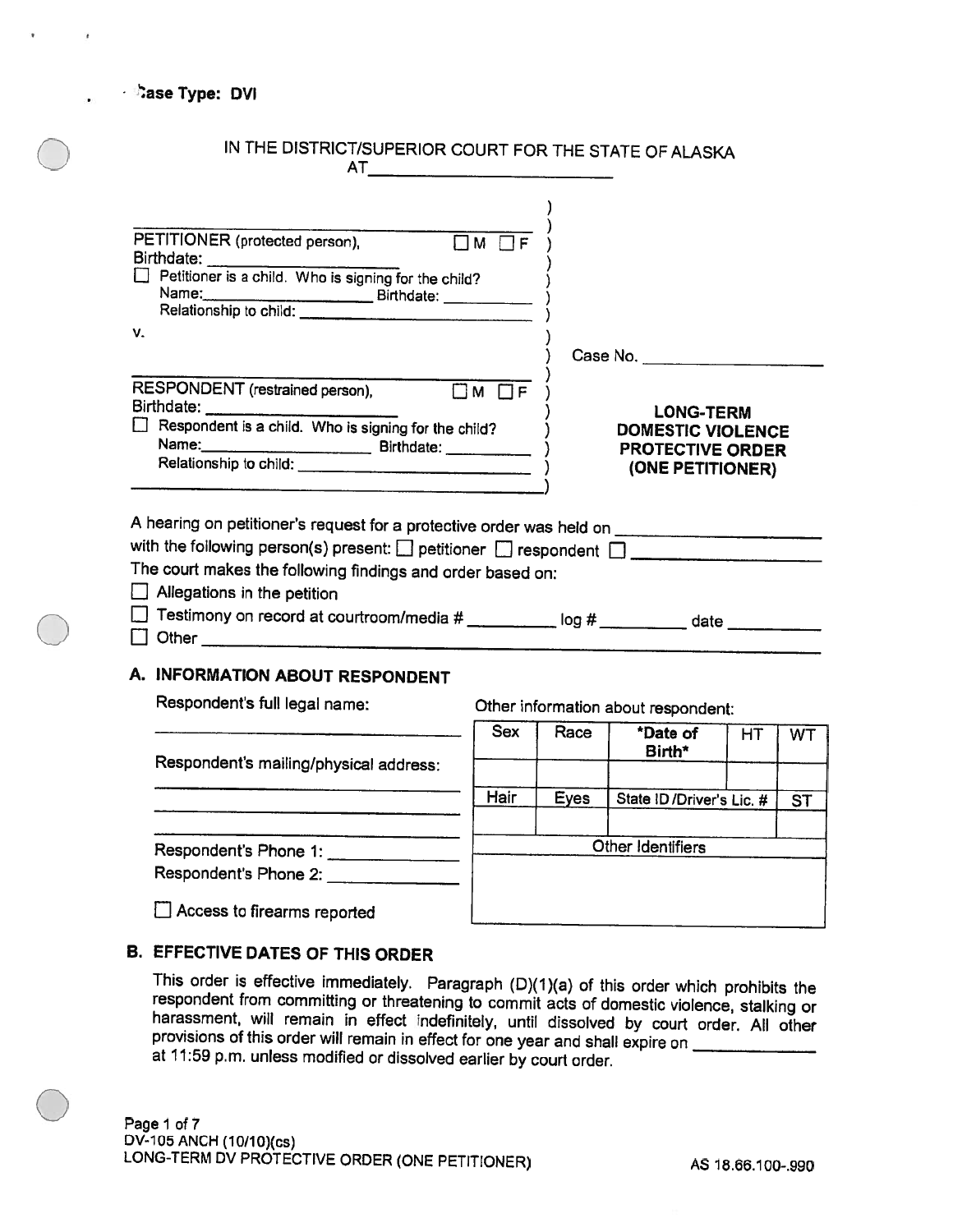#### C. FINDINGS

 $\mathbf{r}$ 

|  |  |  |  | $\therefore$ The court has jurisdiction over the parties and subject matter |  |  |  |  |  |  |
|--|--|--|--|-----------------------------------------------------------------------------|--|--|--|--|--|--|
|--|--|--|--|-----------------------------------------------------------------------------|--|--|--|--|--|--|

|  |  | $\angle$ . $\Box$ Respondent received actual notice of the hearing and an opportunity to be heard<br>[AS 18.66.100(b)] |  |  |  |  |  |  |  |  |  |  |  |
|--|--|------------------------------------------------------------------------------------------------------------------------|--|--|--|--|--|--|--|--|--|--|--|
|--|--|------------------------------------------------------------------------------------------------------------------------|--|--|--|--|--|--|--|--|--|--|--|

3. Petitioner and respondent are related in the following way(s):<br> $\Box$  a. Married to each other name is it.

|  | ∟J a. Married to each other now or in the past |  |  |  |  |
|--|------------------------------------------------|--|--|--|--|
|  |                                                |  |  |  |  |

- b. Child together
- 
- $\square$  c. Living together now or in the past (but not also dating or sexual relationship)<br> $\square$  d. Dating or sexual relationship now or in the past (but not also living together)
- $\Box$  e. Living together and dating or sexual relationship now or in the past
- $\Box$  f. Related by marriage now or in the past (such as in-laws)<br> $\Box$  g. Other family relationship reconnected:  $\Box$

|  |                             | g. Uther family relationship, respondent is petitioner's |
|--|-----------------------------|----------------------------------------------------------|
|  | $\Box$ abilities and $\Box$ |                                                          |

|                         | $\Box$ child or step-child $\Box$ parent |                        |      | $\Box$ step-parent  |
|-------------------------|------------------------------------------|------------------------|------|---------------------|
| $\Box$ grandchild       |                                          | $\Box$ grandparent     |      | $\Box$ first cousin |
| $\Box$<br>uncle or aunt |                                          | $\Box$ niece or nephew | TT - | brother or sister   |
|                         | other relative (describe)                |                        |      |                     |

- $\Box$  h. Petitioner is a child of a person in a relationship described in (a) (g) above.
- 4. The court finds by a preponderance of the evidence that respondent committed, or attempted attempted to commit, the following crime(s) involving domestic violence against the<br>petitioner:

| assault or reckless endangerment<br>stalking<br>$\Box$ violating a protective order<br>sexual offense<br>kidnapping or custodial interference<br>$\Box$ robbery, extortion or coercion<br>$\Box$ other AS 11.41 crime | A harassment (telephonic or electronic)<br>$\Box$ terroristic threatening<br>$\Box$ criminal mischief<br>arson or criminally negligent burning<br>$\Box$ criminal trespass<br>burglary |
|-----------------------------------------------------------------------------------------------------------------------------------------------------------------------------------------------------------------------|----------------------------------------------------------------------------------------------------------------------------------------------------------------------------------------|
|-----------------------------------------------------------------------------------------------------------------------------------------------------------------------------------------------------------------------|----------------------------------------------------------------------------------------------------------------------------------------------------------------------------------------|

- 5.  $\Box$  Respondent represents a credible threat to the physical safety of petitioner.<br>[18 USC 922(g)(8)(C)(1)]
- 6.  $\Box$  Respondent was in actual possession of or used a weapon during the commission of domestic violence. [AS 18.66.100(c)(6)] domestic violence. [AS 18.66.100(c)(6)]
- 7. Other findings:

 $\bigcirc$ 

Page 2 of 7 DV-105 ANCH (10/10)(cs)<br>LONG-TERM DV PROTECTIVE ORDER (ONE PETITIONER) AS 18.66.100-.990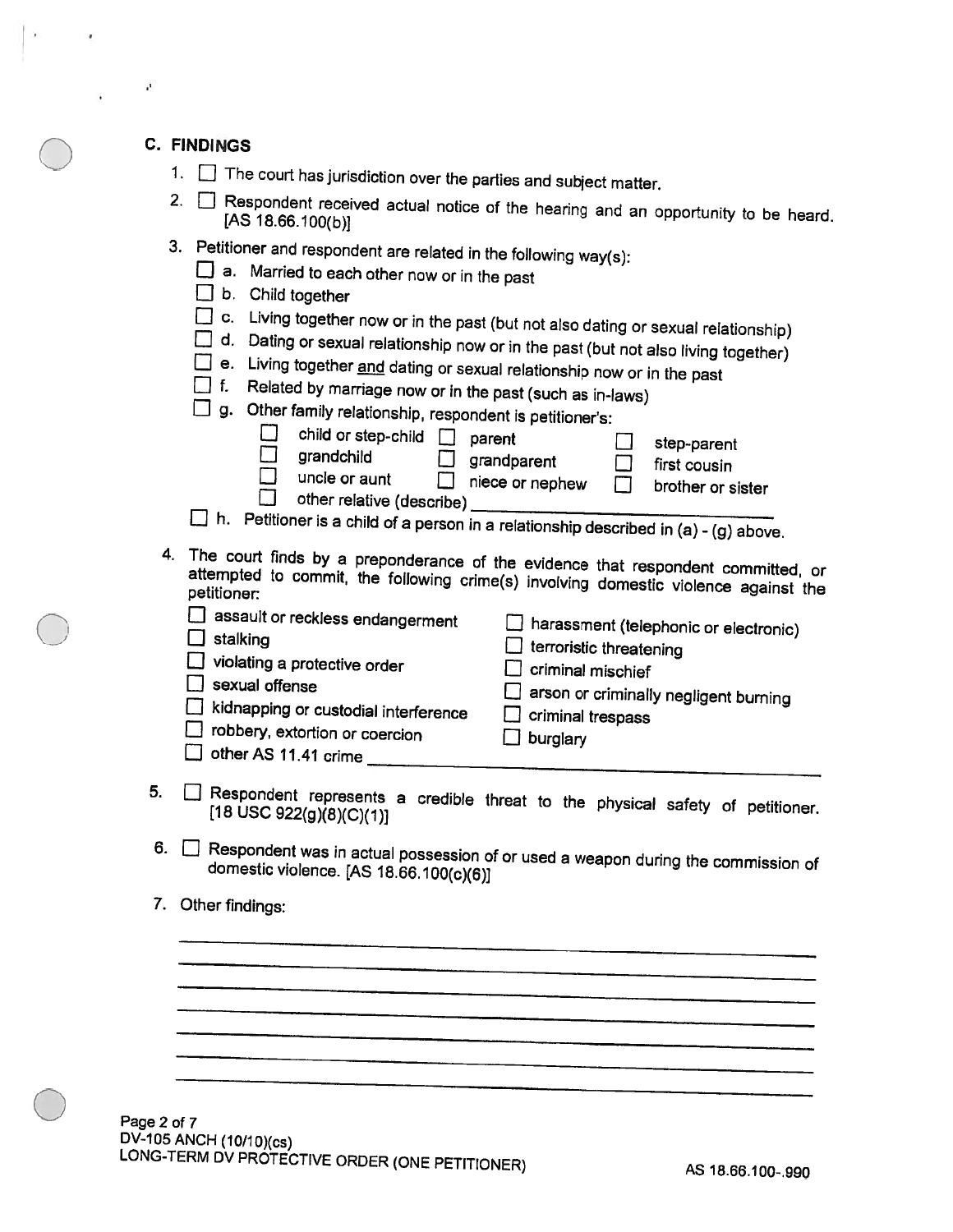#### D. PROTECTIVE ORDER

 $\mathbf{r}$ 

|  | 1. Petitioner's request for a long term domestic violence protective order is GRANTED, and<br>IT IS ORDERED THAT: |
|--|-------------------------------------------------------------------------------------------------------------------|
|--|-------------------------------------------------------------------------------------------------------------------|

- a. Respondent not threaten to commit or commit acts of domestic violence, stalking, or harassment.  $[AS 18.66.100(c)(1)]$  $\boxtimes$
- <sup>E</sup> b. Respondent not telephone, contact, or communicate in any way, directly or indirectly, with petitioner except as follows:

|    | no exceptions<br>$\Box$<br>through an attorney $\qquad \Box$<br>other<br>[AS 18.66.100(c)(2),(16)]<br>Contact through an attorney or process server for service of legal papers<br>related to a court case is permitted and does not violate this order.                                                                                                                                                                                                                                                                                                                                                                                                                                                 |
|----|----------------------------------------------------------------------------------------------------------------------------------------------------------------------------------------------------------------------------------------------------------------------------------------------------------------------------------------------------------------------------------------------------------------------------------------------------------------------------------------------------------------------------------------------------------------------------------------------------------------------------------------------------------------------------------------------------------|
|    | c. Respondent leave and stay away from petitioner's residence $\Box$ except per writ<br>of assistance in section G.<br>Respondent not to be within $\Box$ feet $\Box$ miles of petitioner's residence.<br>[AS 18.66.100(c)(3)-(4)]                                                                                                                                                                                                                                                                                                                                                                                                                                                                       |
|    | d. Respondent stay away from, and not telephone or contact the following<br>additional locations:<br>Place<br><b>Street Address</b><br><b>Distance to Stay Away</b><br>Petitioner's school<br>Children's school<br>Petitioner's job<br>$\Box$ Other:<br>$\overline{\phantom{a}}$ and $\overline{\phantom{a}}$ and $\overline{\phantom{a}}$ and $\overline{\phantom{a}}$ and $\overline{\phantom{a}}$ and $\overline{\phantom{a}}$ and $\overline{\phantom{a}}$ and $\overline{\phantom{a}}$ and $\overline{\phantom{a}}$ and $\overline{\phantom{a}}$ and $\overline{\phantom{a}}$ and $\overline{\phantom{a}}$ and $\overline{\phantom{a}}$ and $\overline{\phantom{a}}$ a<br>[AS 18.66.100(c)(4),(16)] |
|    | e. Respondent not enter, follow, or interfere with the operation of any vehicle<br>occupied by petitioner or in petitioner's possession. [AS 18.66.100(c)(5),(16)]                                                                                                                                                                                                                                                                                                                                                                                                                                                                                                                                       |
| f. | Respondent not possess or use controlled substances except if prescribed and<br>then only as prescribed. [AS 18.66.100(c)(11),(16)]                                                                                                                                                                                                                                                                                                                                                                                                                                                                                                                                                                      |
| g. | Petitioner shall have possession and use of the following, regardless of<br>ownership:<br>[ (1) Home located at ___________<br>street address) and everything in it.<br>□ (2) Vehicle and all keys to it. License plate number ________________________                                                                                                                                                                                                                                                                                                                                                                                                                                                  |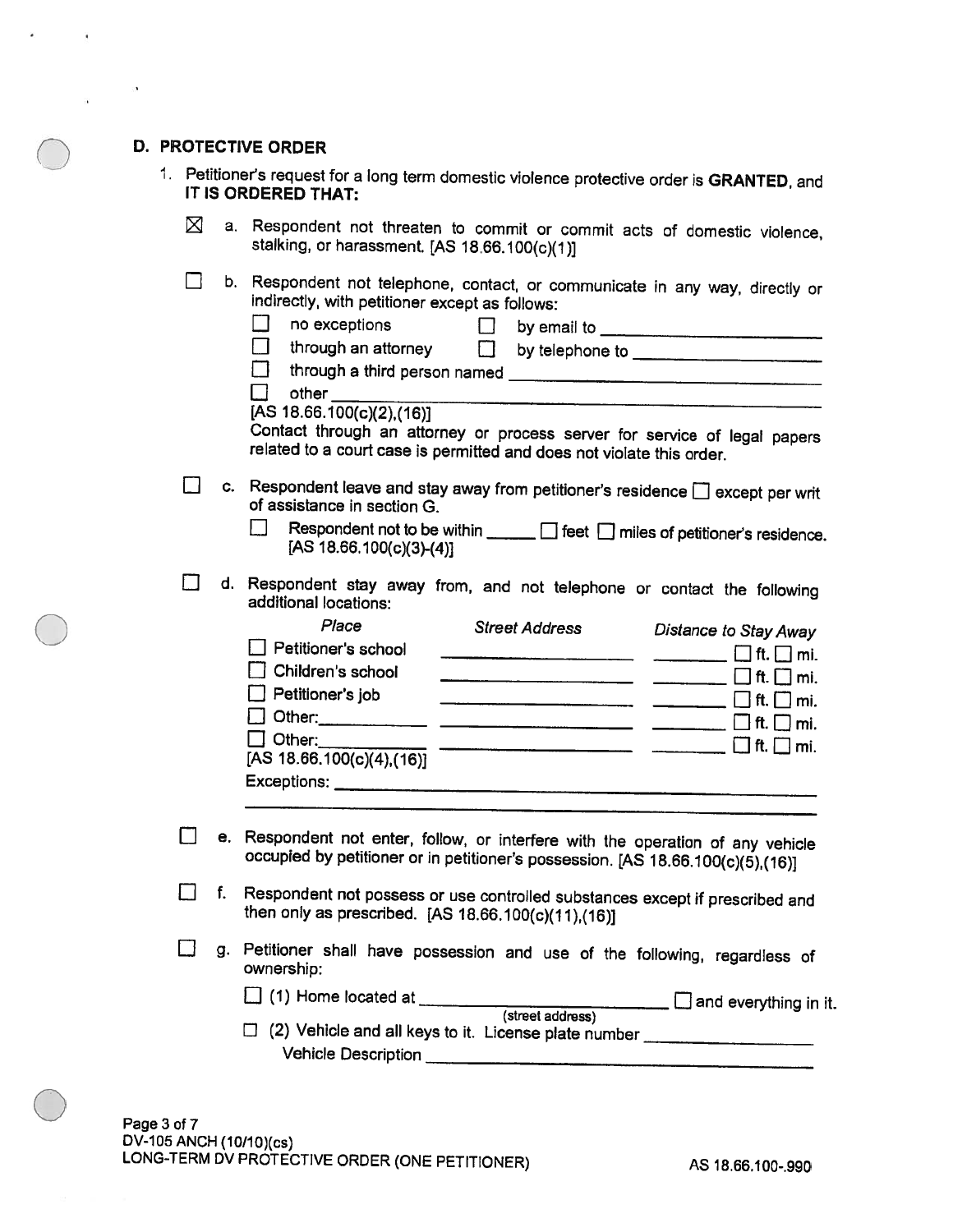| (3) Essential personal items (check all that apply) |  |  |  |  |
|-----------------------------------------------------|--|--|--|--|

|                | (3) Essential personal items (check all that apply)<br>house keys in garage door opener in children's belongings<br>mailbox keys   clothes   medicine   children's medicine<br>toiletries<br>Medicare/Medicaid coupons   food stamps<br>birth certificates belonging to <b>with the control of the control of the control of the control of the control of the control of the control of the control of the control of the control of the control of the control of the </b><br>ANCSA ID   Tribal enroll. card   Certificate of Indian blood<br>$\Box$ other<br>[AS 18.66.100(c)(10),(16)] |
|----------------|--------------------------------------------------------------------------------------------------------------------------------------------------------------------------------------------------------------------------------------------------------------------------------------------------------------------------------------------------------------------------------------------------------------------------------------------------------------------------------------------------------------------------------------------------------------------------------------------|
|                | h. Respondent pay \$___________ per month for the support of the petitioner while<br>this order is in effect, beginning on _________________________ [AS18.66.100(c)(12)]                                                                                                                                                                                                                                                                                                                                                                                                                  |
| i.             | Respondent not sell or dispose of any personal property of the petitioner, any<br>property jointly held, or any disputed property. [AS 18.66.100(c)(16)]                                                                                                                                                                                                                                                                                                                                                                                                                                   |
| 11<br>j.       | Respondent not use or possess a deadly weapon (including a firearm), based<br>on the court's finding in paragraph (C)(6) above. [AS 18.66.100(c)(6)]                                                                                                                                                                                                                                                                                                                                                                                                                                       |
|                | k. Respondent surrender every firearm owned or possessed by the respondent to<br>no later than<br>based on the court's finding in paragraph (C)(6) above. [AS 18.66.100(c)(7)]                                                                                                                                                                                                                                                                                                                                                                                                             |
| $\mathbf{l}$ . | Respondent enroll in and complete at respondent's expense:<br>The following program for the rehabilitation of perpetrators of domestic<br>violence that meets the standards set by, and is approved by, the<br>Department of Corrections under AS 44.28.020(b):                                                                                                                                                                                                                                                                                                                            |
|                | The following substance abuse treatment program:<br>[AS 18.66.100(c)(15)]                                                                                                                                                                                                                                                                                                                                                                                                                                                                                                                  |
|                | m. Respondent reimburse petitioner or other person for expenses associated with<br>the domestic violence (including medical expenses, counseling, shelter, and<br>repair or replacement of damaged property) as follows:                                                                                                                                                                                                                                                                                                                                                                   |
|                | Pay to<br><b>Type of Expense</b><br>Amount                                                                                                                                                                                                                                                                                                                                                                                                                                                                                                                                                 |
|                | [AS 18.66.100(c)(13)]<br>n. Respondent pay to (name) _________________________________ costs and fees incurred<br>by petitioner in bringing this action, in the amount of \$ ___________.<br>[AS $18.66.100(c)(14)$ ]                                                                                                                                                                                                                                                                                                                                                                      |

 $\bigcirc$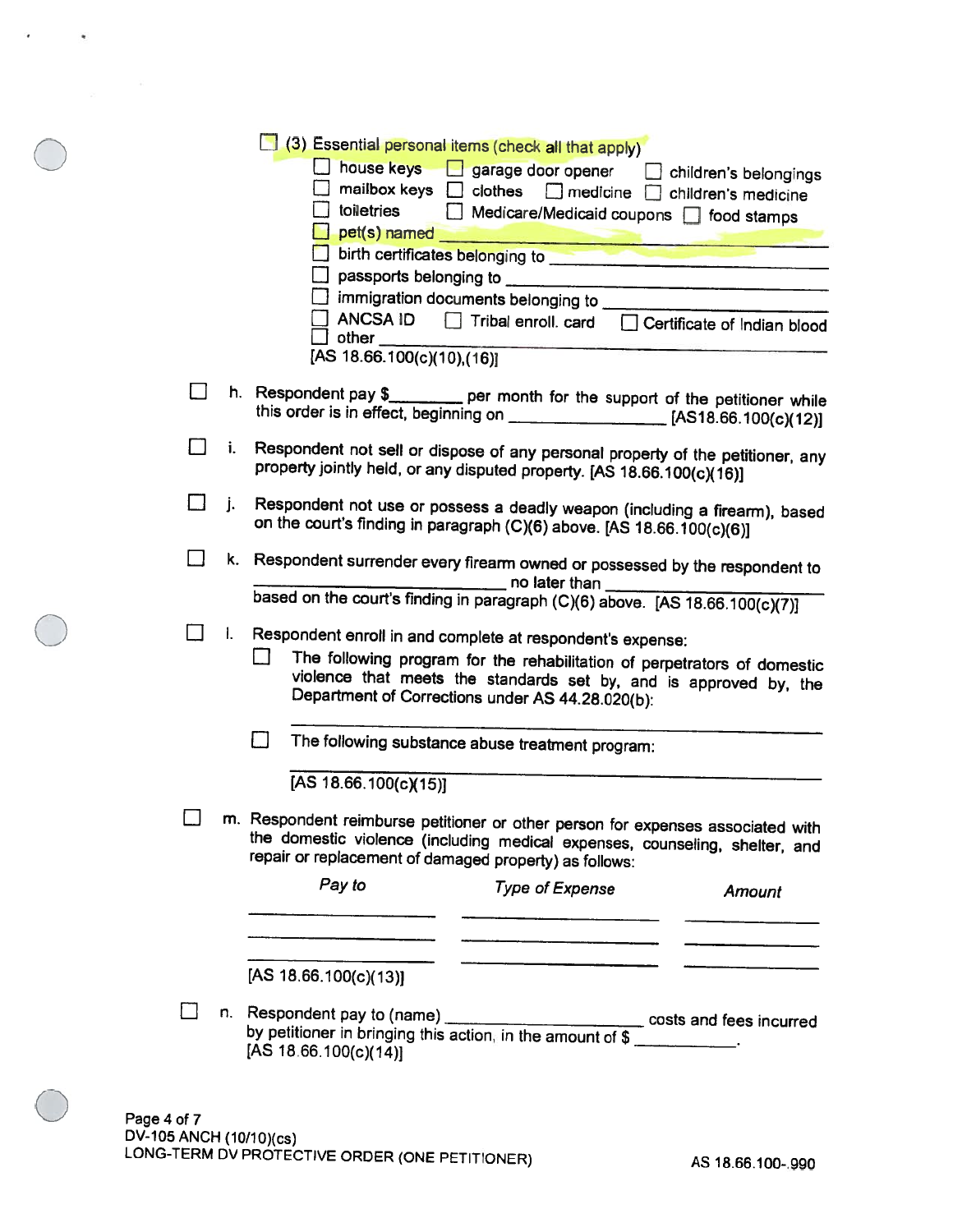|    | 2. Child Custody / Visitation / Support. [AS 18.66.100(c)(9),(12)]<br>This section does not apply.                                                |                                                                        |                                          |                                          |
|----|---------------------------------------------------------------------------------------------------------------------------------------------------|------------------------------------------------------------------------|------------------------------------------|------------------------------------------|
| a. | This section does apply. It is further ordered that:<br>of the following child(ren):                                                              |                                                                        |                                          |                                          |
|    | Child's Full Name                                                                                                                                 | Date of Birth                                                          | Petitioner's<br>Relationship<br>to Child | Respondent's<br>Relationship<br>to Child |
|    |                                                                                                                                                   |                                                                        |                                          |                                          |
|    |                                                                                                                                                   | shall not remove the child(ren) from Alaska, except                    |                                          |                                          |
|    |                                                                                                                                                   |                                                                        |                                          |                                          |
| b. | Visitation. The court finds that the safety of the child(ren) and petitioner:                                                                     |                                                                        |                                          |                                          |
|    | Cannot be protected. Therefore, visitation shall not be allowed.<br>Can be protected. Therefore, visitation shall be allowed per AS 25.20.061 as: |                                                                        |                                          |                                          |
|    | Outlined below:                                                                                                                                   | Specified in Supplemental Visitation Order (DV-106) dated ____________ |                                          |                                          |
|    |                                                                                                                                                   |                                                                        |                                          |                                          |
|    |                                                                                                                                                   |                                                                        |                                          |                                          |

#### E. NOTICE TO RESPONDENT

- 1. If you are ordered to have no contact with the petitioner or to stay away from the petitioner's residence, vehicle, or other place designated by the court, an invitation by the petitioner to have the prohibited contact enter the residence, vehicle, or other place does not in any way invalidate or nullify the order. [AS 18.66.130(d)(2)]
- 2. Violation of this order may be a misdemeanor, punishable by up to one year of incarceration and up to a \$10,000 fine. [AS 18.66.130(d)(1); AS 11.56.740]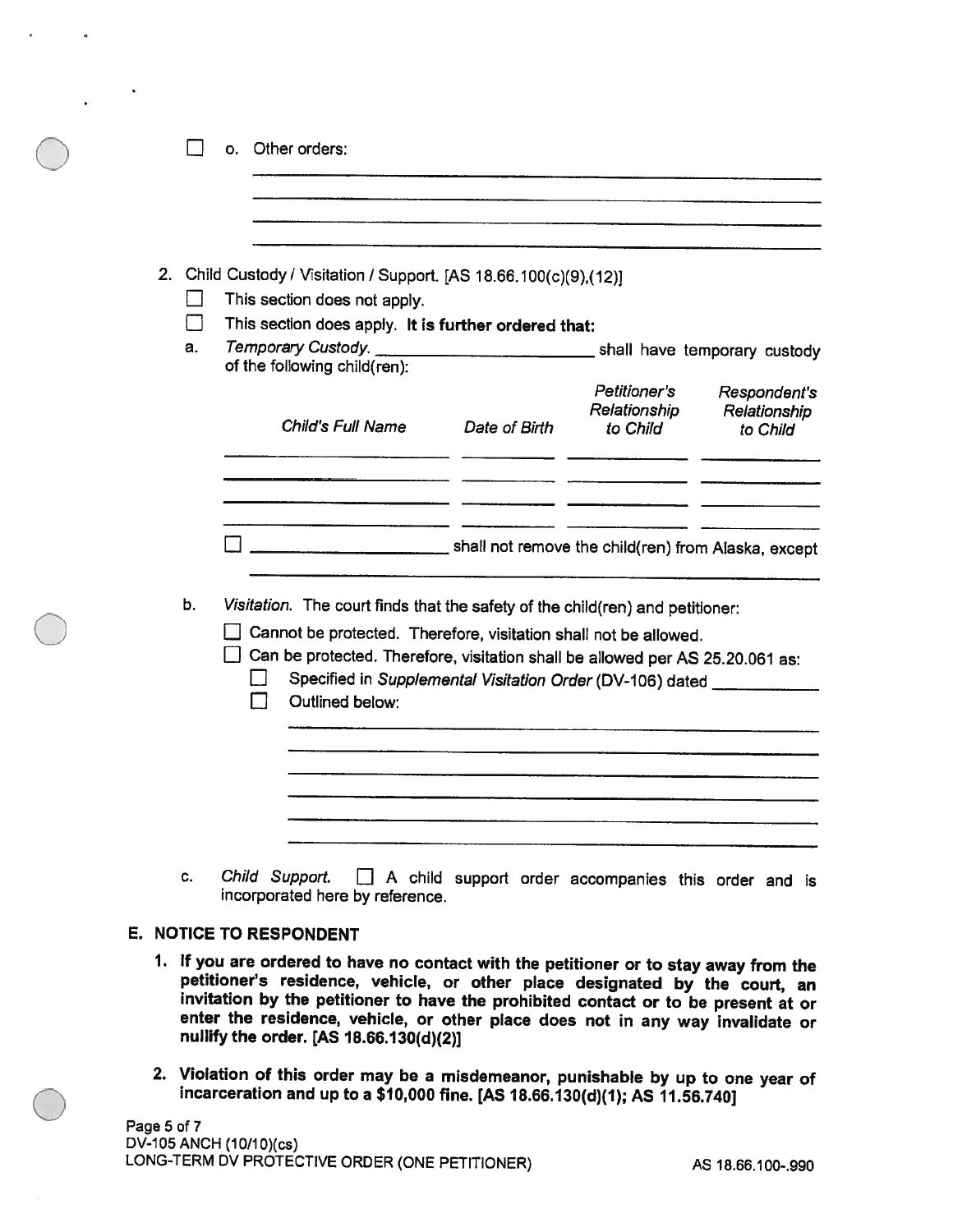- 3. You can be arrested without <sup>a</sup> warrant for violating this order after you are served. [AS 18.65.530; AS 11.56.740(a); AS 12.25.030(b))
- 4. If you are not <sup>a</sup> U.S. citizen and you violate this order, you may be deported from the United States. [8 USC § 1227(a)(2)(E)]
- 5. If you possess a firearm or ammunition while this order is in effect, you may be charged with a federal offense even if paragraphs  $(D)(1)(j)$  and  $(D)(1)(k)$  of this order do not prohibit you from possessing these items. [1
- 6. If you are convicted of assault in the fourth degree committed in violation of this order, you will be sentenced to at least <sup>20</sup> days in jail. [AS 12.55.135(c))

#### F. NOTICE TO BOTH PARTIES

While this protective order is in effect, both petitioner and respondent must tell the court in writing about:

- 1. Any changes in address or telephone numbers. The petitioner may require that the petitioner's address and telephone numbers be kept confidential. Failure to notify the court of your current address may result in this or your input.
- 2. Pending civil court actions and domestic violence criminal actions involving either the respondent or the petitioner. [AS 18.66.150(b))

#### **G. WRIT OF ASSISTANCE**

TO: Any Peace Officer, State of Alaska You are commanded to use every lawful means to enforce the above order. You shall:

- 1. Accompany and assist petitioner to take possession of the residence identified in paragraph (D)(1)(g) above. Remove respondent from the residence if necessary.
- 2. Accompany and assist petitioner to take possession of the personal items listed in paragraph (D)(1)(g) above.
- 3. Accompany and assist petitioner to take possession of the vehicle identified in paragraph (D)(1 )(g) above.
- □ 4. Assist to obtain custody of the minor child(ren) named in paragraph (D)(2)(a) of this order from any other person. You may enter any location where you have probable cause to believe the child(ren) may be found.
- 5. Accompany respondent to the residence once to recover undisputed personal items, clothing, and the residence. The petitioner may be present. Any item the petitioner objects to respondent removing, you shall restrain the respondent from removing from the residence.